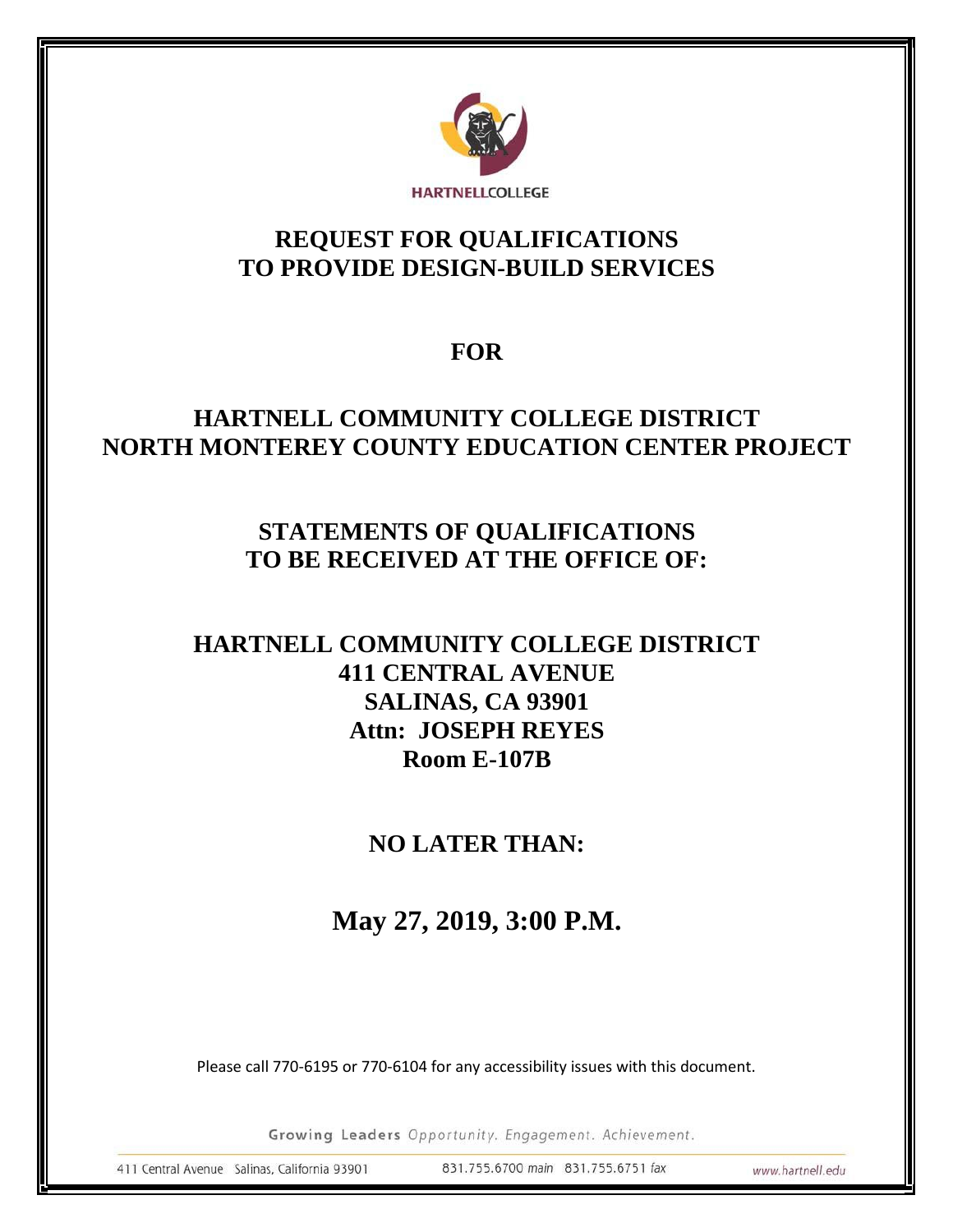# **REQUEST FOR QUALIFICATIONS TO PROVIDE DESIGN-BUILD SERVICES**

#### **RECEIPT OF STATEMENTS OF QUALIFICATIONS:**

Sealed statements of qualifications and one electronic copy will be received at the office of the

HARTNELL COMMUNITY COLLEGE DISTRICT 411 CENTRAL AVENUE SALINAS, CA 93901 ATTN: JOSEPH REYES Room E-107B Email: [jreyes@hartnell.edu](mailto:jreyes@hartnell.edu)

#### **No later than May 27, 2019 @ 3:00 P.M.**

#### **BASIC SCOPE AND NEEDS OF THE PROJECT:**

Pursuant to Education Code sections 81700 *et seq*., the Hartnell Community College District seeks a design-build entity to produce final designs for, and construct, the North Monterey County Education Center Project, at 10241 Tembladera Street (intersection of Merritt St. and Mead St.), Castroville, California 95012 (the "Project"). The Project will be an approximately 13,500 square foot education center comprised of: three (3) classrooms; two (2) laboratories; lab support room; community room; student success center; administrative area; and main lobby, circulation, restrooms and building support areas. The Project will also include related site improvements, including all utilities, parking, hardscape/landscape, outdoor waiting area, and other site elements. Additional details about the Project are set forth in Attachment A, and a Conceptual Site Plan for the Project attached as Exhibit B. As set forth herein, the design-build entity will be responsible for the final design and transmission of their final design to the Division of the State Architect ("DSA"), and for obtaining final DSA approval. No construction work shall be performed until the design-build entity receives written approval of the plans, as to the safety of design and construction, from the DSA.

#### **DESIGN-BUILD ENTITY PREQUALIFICATION AND SHORTLISTING:**

From the design-build entities that submit statements of qualifications, the District will determine which entities shall be short-listed for this Project. The District will select up to three (3) entities to be shortlisted for this Project. **Only design-build entities that are short-listed pursuant to Education Code section 81703(b) will be issued a Request for Proposals and allowed to submit proposals.**

A design-build entity will not be eligible to be prequalified or short-listed if the entity, or any consultant or contractor to the entity, participated in the preparation of this Request for Qualifications or the Request for Bids or Proposals (including the District's requirements for the design [the "Criteria Documents"]) for the Project.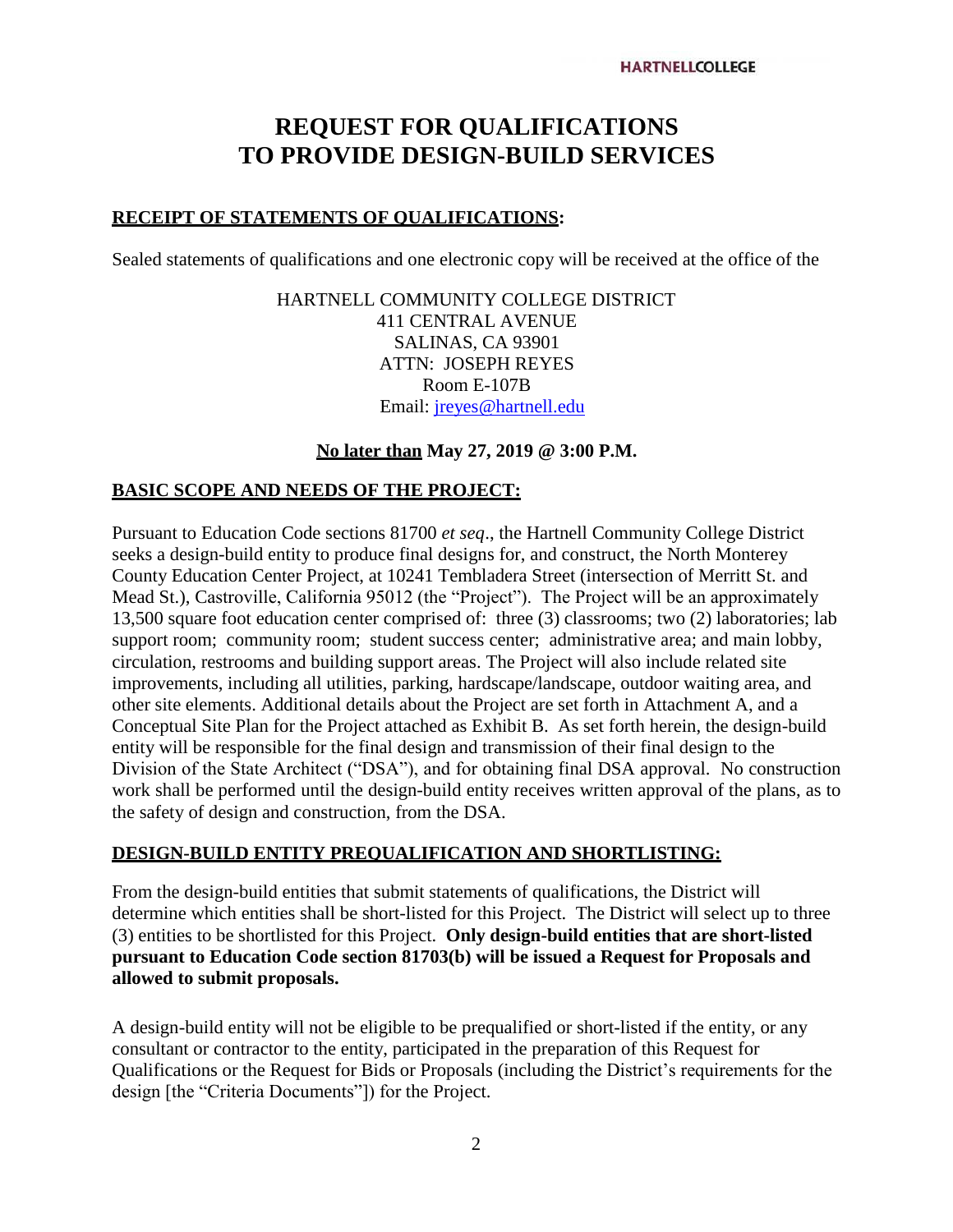Any statement of qualifications submitted for this Project must use the template attached to this Request for Qualifications as Exhibit C, and must be certified under penalty of perjury by the design-build entity and its general partners or joint venture members.

The following non-price-related factors will be considered by the District when evaluating qualifications: Technical design and construction expertise, acceptability of safety record, possession of valid design professional and contractor licenses (including a Class "B" California contractor license), design and construction experience, financial strength, and insurance and bonding capacity.

#### **STIPEND FOR PREPARATION OF PROPOSAL:**

The District will select up to three (3) entities to be shortlisted for this Project and will select the entity to which the contract will be awarded on the basis of the best value to the District. The two (2) shortlisted entities who submit a proposal and are not awarded a contract for the Project will receive a reimbursement from the District in the amount of twenty thousand dollars (\$20,000.00) for the costs incurred in preparation of a proposal. The entity deemed to be the best value to the District and awarded a contract for the Project will **not** receive a reimbursement. If the District, in its sole discretion, determines that, a shortlisted entity fails to use good faith or best efforts to submit a competitive proposal, the District reserves the right to refuse to grant any or all of the amount of the reimbursement to the entity.

#### **EXPECTED COST RANGE OF THE PROJECT:**

The District expects a price in the range of \$6.3 million to \$6.9 million for this Project.

#### **PROJECT ADMINISTRATION:**

All questions relative to this Project shall be directed to the following District representatives. No telephone calls will be accepted; submit letter or email questions only:

> Hartnell Community College District 411 Central Avenue Salinas, CA 93901 Room E-107B Attn: Joseph Reyes, Executive Director Facilities, Planning & Construction Management Email: [jreyes@hartnell.edu](mailto:jreyes@hartnell.edu)

#### **EVALUATION OF PROPOSALS, AND SELECTION OF THE DESIGN-BUILD ENTITY:**

Best value will be the methodology used to evaluate the proposals and select the design-build entity that will receive award of the contract. The procedures for the evaluation of the proposals for best value may include requests for additional information or revisions to proposals, discussions, interviews, and negotiations. More detail about the best value process will be included in the Request for Proposals.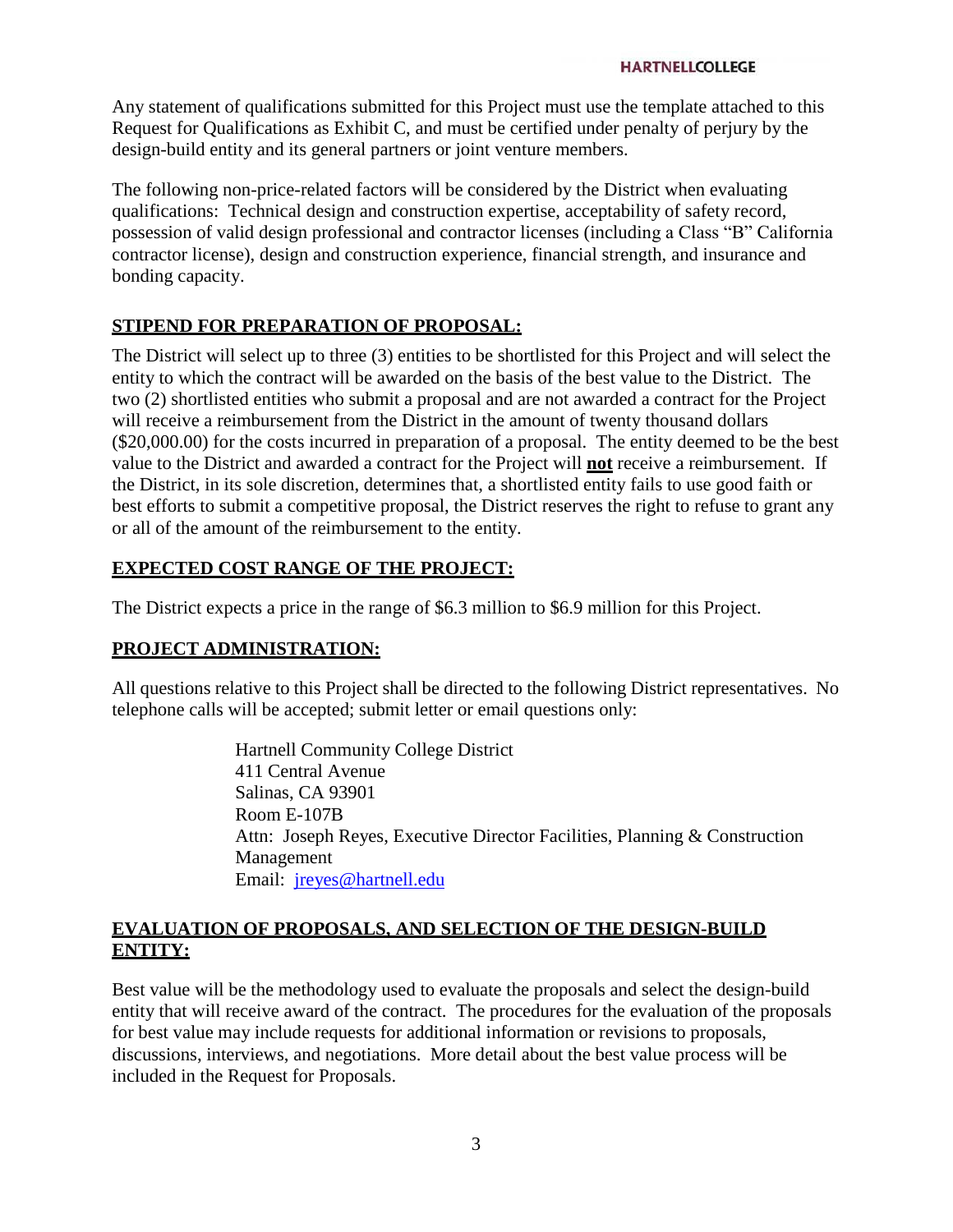The schedule for selection of the design-build entity will be as follows:

| Submission of statements of qualifications                                 | May 27, 2019   |
|----------------------------------------------------------------------------|----------------|
| District gives notice of its decision regarding shortlisted<br>contractors | June 7, 2019   |
| District issues Request for Proposals                                      | June 14, 2019  |
| Last day for design-build entities to submit questions                     | June 28, 2019  |
| Last day for District to respond to questions                              | July 8, 2019   |
| Proposals due                                                              | July 12, 2019  |
| Interviews by District Committee                                           | July 16, 2019  |
| District Board awards the contract                                         | August 6, 2019 |

The District reserves the right to amend this schedule for any reason.

DATED: May 6, 2019

 $\sim$ 

#### HARTNELL COMMUNITY COLLEGE **DISTRICT**

Joseph Reyes

Executive Director Facilities Planning & Construction Management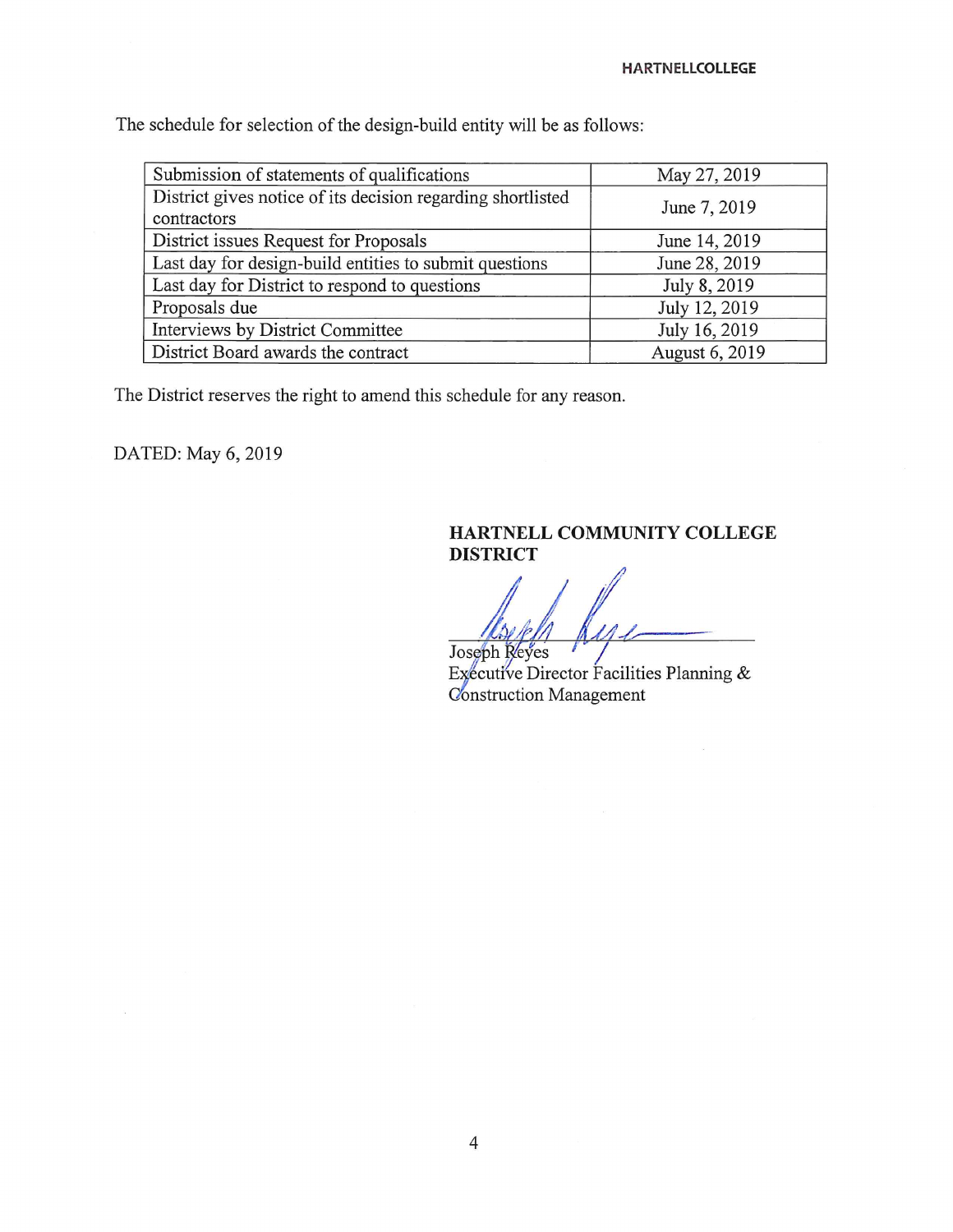# **PROJECT DESCRIPTION - EXHIBIT A**

| Room<br>Type       | Description              | <b>TOP</b> | Code Department              | $\mathsf{No}$<br>Rooms | Sq. Ft.<br>Per Room | Capacity/<br>People | Required<br><b>SF</b> | <b>Total</b><br><b>ASF</b><br>(JCAF 31) | <b>Comments</b> |
|--------------------|--------------------------|------------|------------------------------|------------------------|---------------------|---------------------|-----------------------|-----------------------------------------|-----------------|
| 110                | Classroom                |            |                              |                        |                     |                     |                       | 3,600                                   |                 |
| 110                | Classroom #1             | 99         | General Assignment Classroom | $\mathbf{1}$           | 1,200               | 45                  | 1,200                 |                                         |                 |
| 110                | Classroom #2             | 99         | General Assignment Classroom | $\mathbf{1}$           | 1,200               | 45                  | 1,200                 |                                         |                 |
| 110                | Classroom #3             | 99         | Computer Classroom / Lab     | $\mathbf{1}$           | 1,200               | 45                  | 1,200                 |                                         |                 |
|                    |                          |            |                              |                        |                     |                     |                       |                                         |                 |
|                    |                          |            |                              |                        |                     |                     |                       |                                         |                 |
| 210                | <b>Class Lab</b>         |            |                              |                        |                     |                     |                       | 2,800                                   |                 |
| 210                | Dry Lab                  | 1901       | Physical Sciences, General   | $\mathbf{1}$           | 1,400               | 30                  | 1,400                 |                                         |                 |
| 210                | Wet Lab                  | 0410       | Anatomy / Physiology Lab     | $\mathbf{1}$           | 1,400               | 30                  | 1,400                 |                                         |                 |
|                    |                          |            |                              |                        |                     |                     |                       |                                         |                 |
|                    |                          |            |                              |                        |                     |                     |                       |                                         |                 |
| 215                | <b>Class Lab Service</b> |            |                              |                        |                     |                     |                       | 600                                     |                 |
| 210                | Lab Storage              | 1901       | Lab Storage / Support        | $\mathbf{1}$           | 600                 | $\mathbf{1}$        | 600                   |                                         |                 |
|                    |                          |            |                              |                        |                     |                     |                       |                                         |                 |
| 310                | Office                   | 99         |                              |                        |                     |                     |                       | 750                                     |                 |
| 310                | Counselor Office #1      | 99         | Counselor                    | $\mathbf{1}$           | 140                 | $\mathbf{1}$        | 140                   |                                         |                 |
| 310                | Administrator Office     | 99         | Administrator                | $\mathbf{1}$           | 140                 | $\mathbf{1}$        | 140                   |                                         |                 |
| 310                | Faculty Office #1        | 99         | Faculty                      | $\mathbf{1}$           | 100                 | $\mathbf{1}$        | 100                   |                                         |                 |
| 310                | Faculty Office #2        | 99         | Faculty                      | $\mathbf{1}$           | 100                 | $\mathbf 1$         | 100                   |                                         |                 |
| 310                | <b>Financial Aid</b>     | 99         | Open Area                    | $\mathbf{1}$           | 150                 | $\overline{c}$      | 150                   |                                         |                 |
| 310                | Reception                | 99         | Open Area                    | $\mathbf{1}$           | 120                 | $\overline{c}$      | 120                   |                                         |                 |
|                    |                          |            |                              |                        |                     |                     |                       |                                         |                 |
|                    |                          |            |                              |                        |                     |                     |                       |                                         |                 |
| 315                | <b>Office Service</b>    |            |                              |                        |                     |                     |                       | 100                                     |                 |
| 310                | <b>File Storage</b>      | 99         | File Storage / Work Room     | $\mathbf{1}$           | 100                 | 0                   | 100                   |                                         |                 |
|                    |                          |            |                              |                        |                     |                     |                       |                                         |                 |
|                    |                          |            |                              |                        |                     |                     |                       |                                         |                 |
| 410                | <b>Read/Study Room</b>   |            |                              |                        |                     |                     |                       | 2,200                                   |                 |
| 410                | Community Room           | 6110       | Community Room               | $\mathbf{1}$           | 1,200               | 60                  | 1,200                 |                                         |                 |
| 410                | Student Engagement       | 6110       | Learning Resource / Study    | $\mathbf{1}$           | 1,000               | 40                  | 1,000                 |                                         |                 |
|                    |                          |            |                              |                        |                     |                     |                       |                                         |                 |
|                    |                          |            |                              |                        |                     |                     |                       |                                         |                 |
| <b>Gross Area</b>  |                          |            |                              |                        |                     |                     |                       | 3,170                                   |                 |
|                    | Circulation              |            |                              | $\mathbf{1}$           | 2,000               | $\mathsf 0$         | 2,000                 |                                         |                 |
|                    | Vending                  |            |                              | $\mathbf{1}$           | 100                 | 0                   | 100                   |                                         |                 |
|                    | <b>Toilets</b>           |            |                              | $\mathbf{1}$           | 700                 | $\mathsf{O}\xspace$ | 700                   |                                         |                 |
|                    | Data                     |            |                              | $\mathbf{1}$           | 120                 | $\pmb{0}$           | 120                   |                                         |                 |
|                    | Electrical               |            |                              | $\mathbf 1$            | 120                 | $\mathbf 0$         | 120                   |                                         |                 |
|                    | Mechanical               |            |                              | $\mathbf{1}$           | 80                  | 0                   | 80                    |                                         |                 |
|                    | Janitor                  |            |                              | $\mathbf 1$            | 50                  | $\mathsf 0$         | 50                    |                                         |                 |
|                    |                          |            |                              |                        |                     |                     |                       |                                         |                 |
|                    |                          |            |                              |                        |                     |                     |                       |                                         |                 |
| <b>Total Area:</b> |                          |            |                              |                        |                     |                     |                       | 13,220                                  |                 |

# **North Monterey County Outreach Center**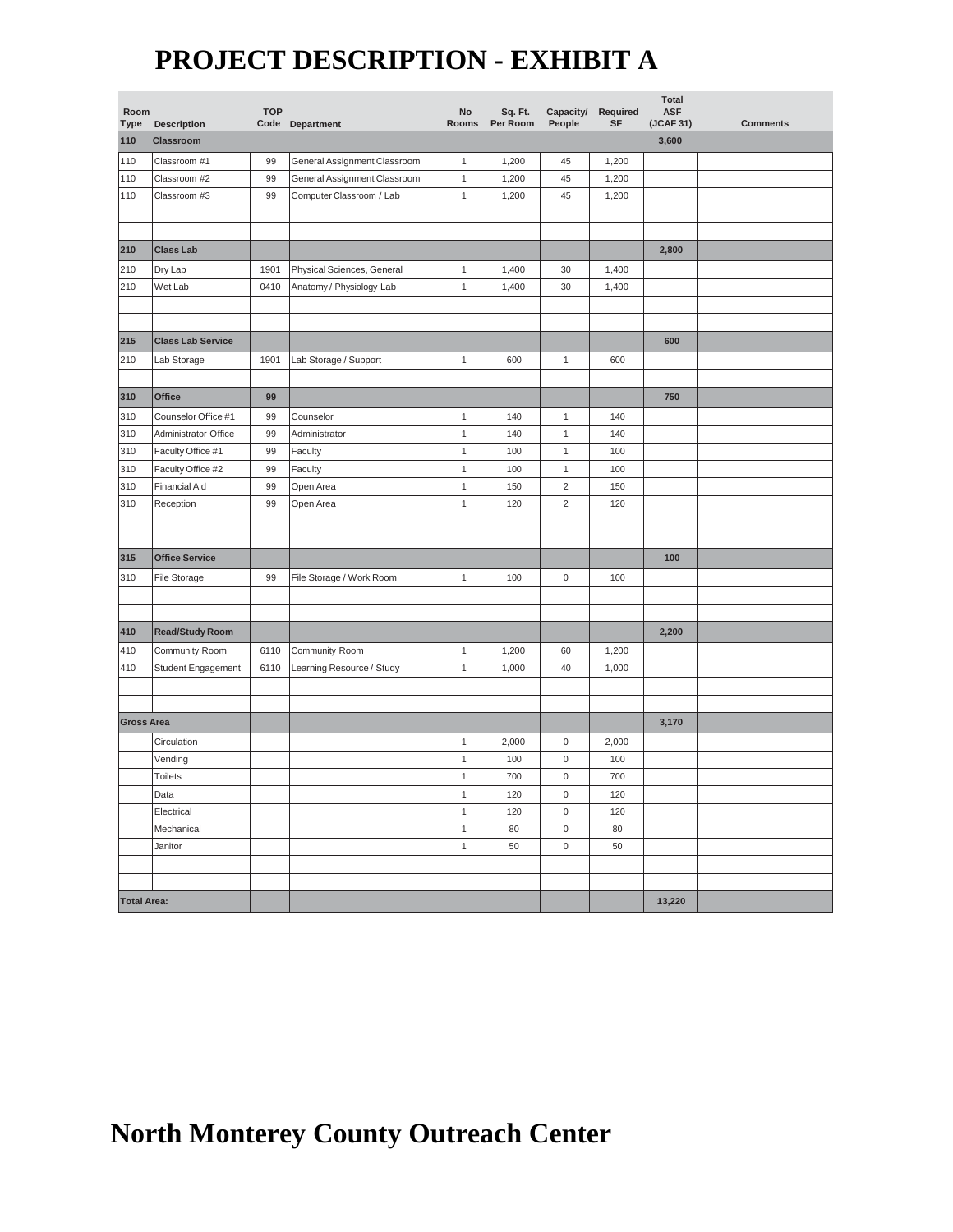# **CONCEPTUAL SITE PLAN** - EXHIBIT B



## **NORTH MONTEREY COUNTY OUTREACH CENTER**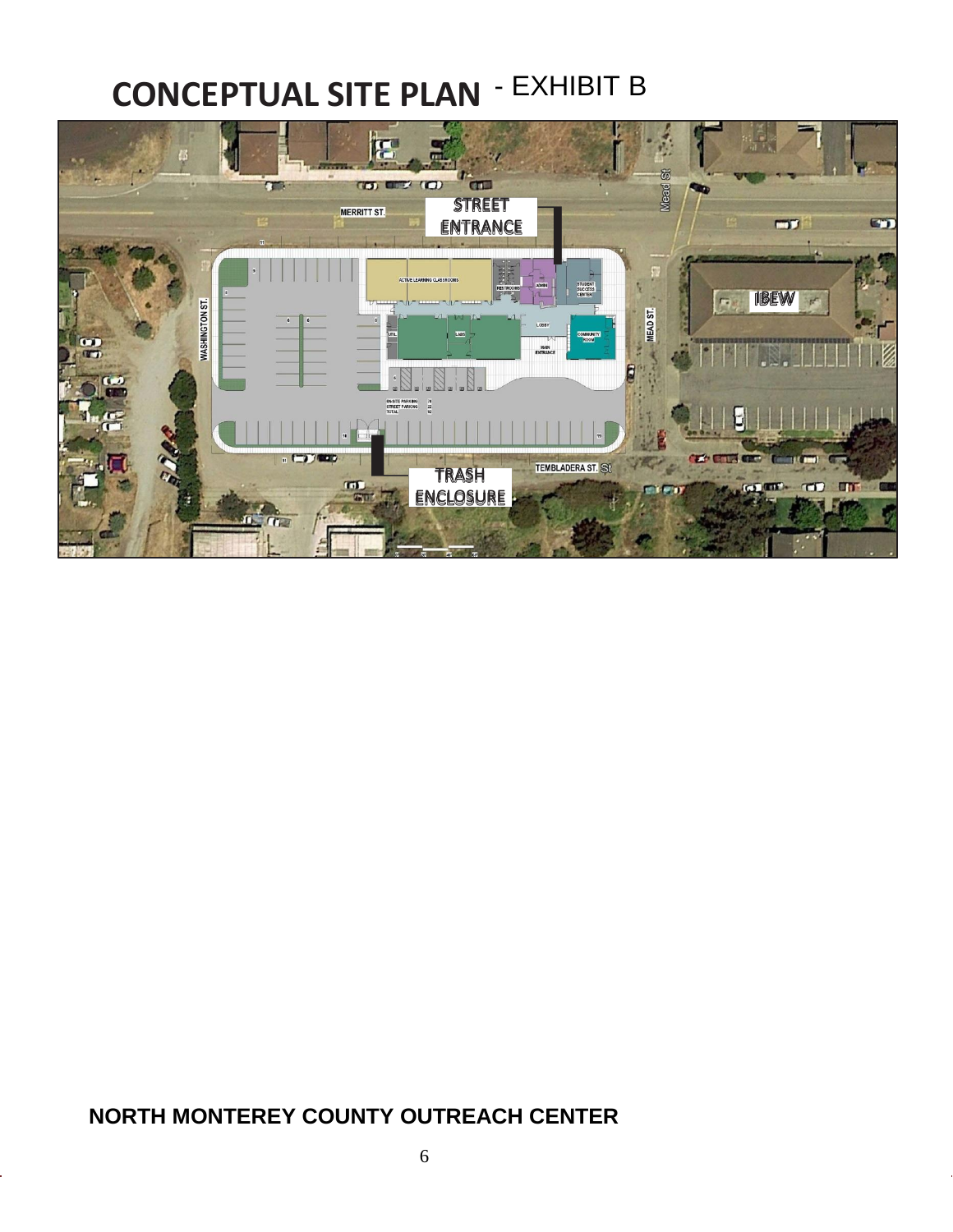# **EXHIBIT C**

# **STATEMENT OF QUALIFICATIONS**

# **TEMPLATE ON FOLLOWING PAGES**

**LEFT BLANK INTENTIONALLY**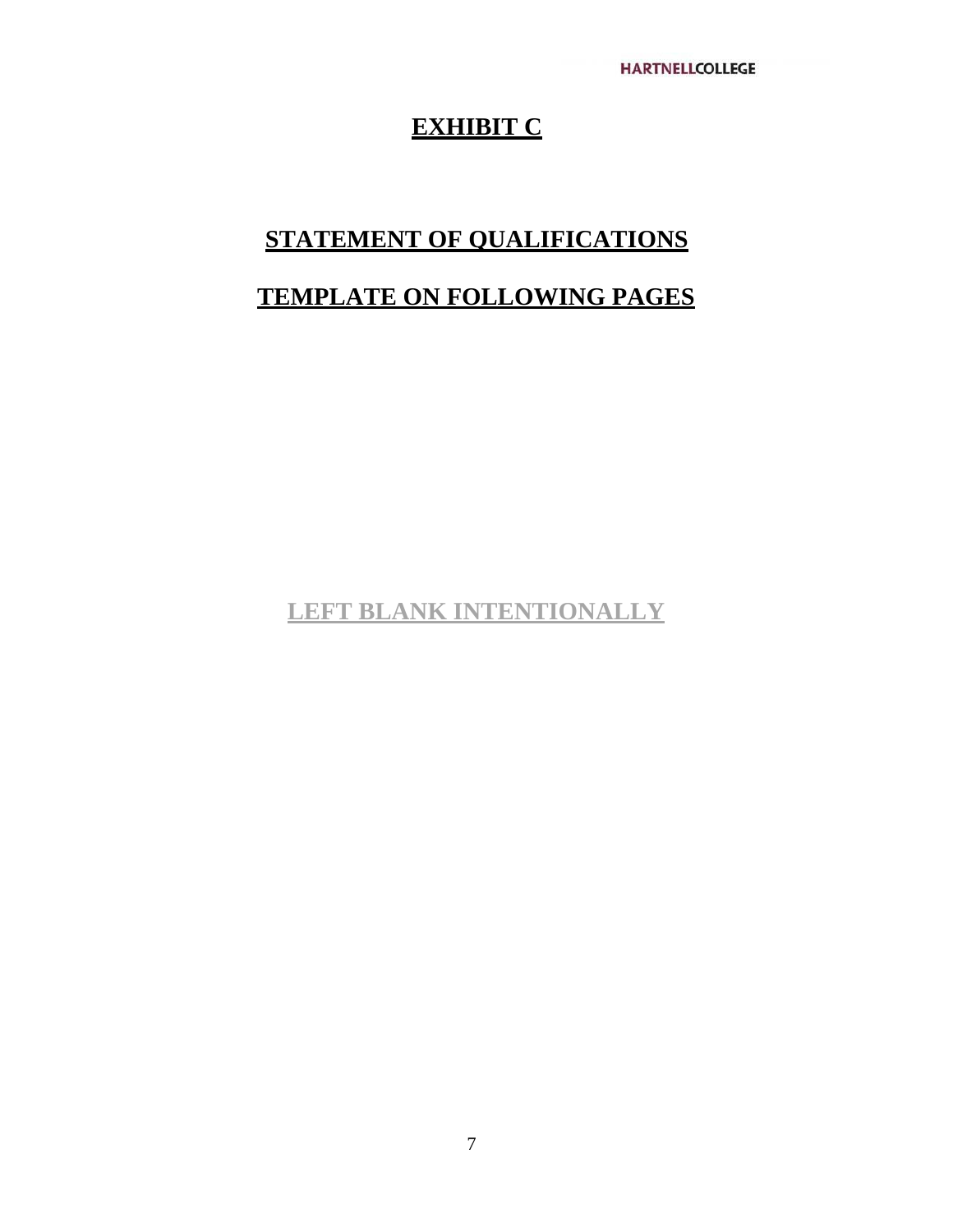# **EXHIBIT C - STATEMENT OF QUALIFICATIONS**

#### **Important Instructions:**

"You" or "your" refers to the proposing design-build entity.

For *every* question below, if you are a partnership or joint venture, you must provide *separate answers* for each of your partners or members. If a partner in a partnership or member of a joint venture believes that a question does not apply to it (e.g., a question about past liability for liquidated damages to an architect), the partner or member may explain why he/she believes that the question is not applicable to it. Questions of applicability will be determined by the District in its sole discretion.

#### **A. General Information**

| 1.                                           | Your name as it appears on license: |             |                                   |  |  |  |
|----------------------------------------------|-------------------------------------|-------------|-----------------------------------|--|--|--|
| <b>CIRCLE ONE:</b> Corporation               |                                     | Partnership | Sole Proprietorship Joint Venture |  |  |  |
|                                              |                                     |             |                                   |  |  |  |
| Street Address (P.O. Box is not acceptable): |                                     |             |                                   |  |  |  |
| $\text{Telephone:}$ $\text{①}$               |                                     |             |                                   |  |  |  |
| E-mail address:                              |                                     |             |                                   |  |  |  |

2. List all of your shareholders, partners, or members known at the time of this Statement of Qualifications who will perform work on the Project:

| Name of shareholder, partner, member | Name of shareholder, partner, member |
|--------------------------------------|--------------------------------------|
|                                      |                                      |
|                                      |                                      |
|                                      |                                      |
|                                      |                                      |
|                                      |                                      |

3. Attach to this Statement of Qualifications a copy of the organizational documents or agreement committing to form your design-build entity.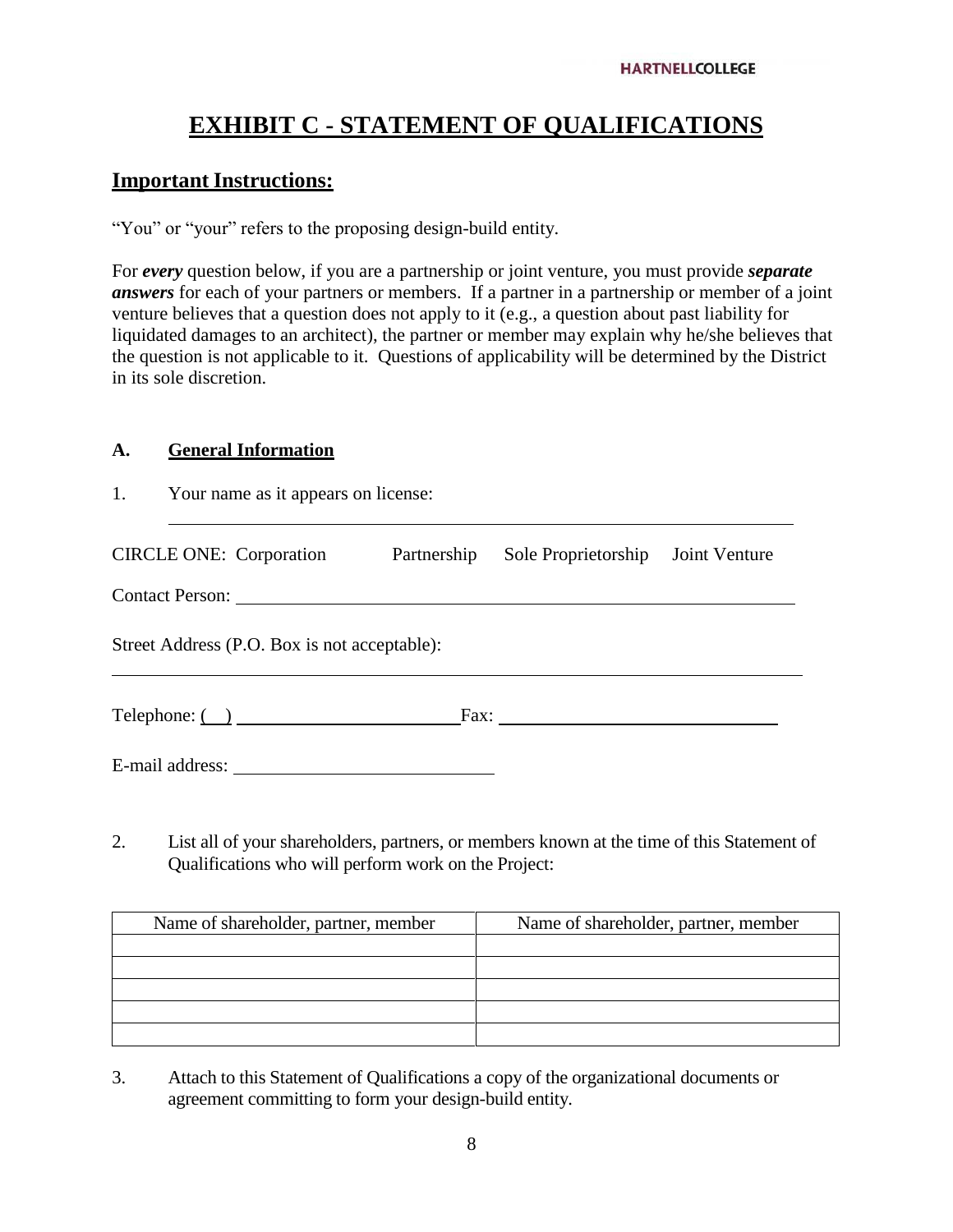#### **B. History and Ownership of Firm**

- 1. How many years have you been in business in California under your present business name and license number? years.
- 2. Has there been any change in your ownership at any time during the last three years?

**NOTE: A corporation whose shares are publicly traded is not required to answer this question; please indicate "N/A – Publicly traded corporation."**

| ١Ö<br>- |  | Г<br>Ν∩ |
|---------|--|---------|
|---------|--|---------|

If yes, please provide details on a separate signed page.

3. Are you a subsidiary, parent, holding company or affiliate of another firm?

#### **NOTE: Include information about other firms if one firm owns 50 percent or more of another.**

| эs | Nο |
|----|----|
|----|----|

If yes, please provide details on a separate signed page.

- 4. Please provide the information appropriate to your form of entity.
	- a. For Firms That Are Corporations

Date incorporated

Under the laws of what state

Provide all the following information for each person who is either (a) an officer of the corporation (president, vice president, secretary, treasurer), or (b) the owner of at least ten percent of the corporation's stock.

| Name | Position | Years with Company | % Ownership |
|------|----------|--------------------|-------------|
|      |          |                    |             |
|      |          |                    |             |
|      |          |                    |             |
|      |          |                    |             |
|      |          |                    |             |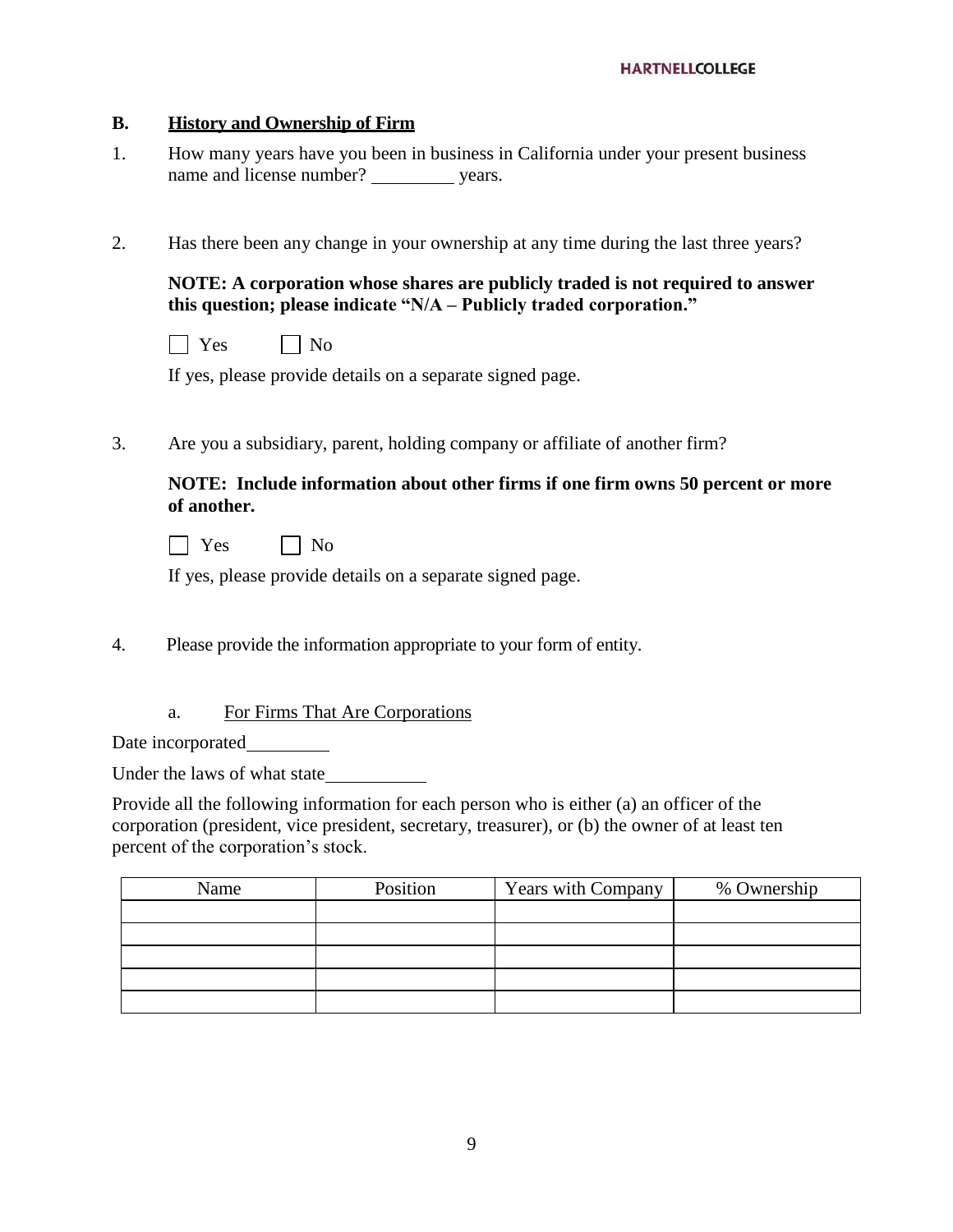#### **HARTNELLCOLLEGE**

Identify every construction firm that any person listed above has been associated with (as owner, general partner, limited partner or officer) at any time during the last five years.

#### **NOTE: For this question, "owner" and "partner" refer to ownership of ten percent or more of the business, or 10 percent or more of its stock, if the business is a corporation.**

|               |                          | Dates of Person's Participation |
|---------------|--------------------------|---------------------------------|
| Person's Name | <b>Construction Firm</b> | with Firm                       |
|               |                          |                                 |
|               |                          |                                 |
|               |                          |                                 |
|               |                          |                                 |

#### b. For Firms That Are Partnerships

Date of formation:

Under the laws of what state:

Provide all the following information for each partner who owns 10 percent or more of the firm.

| Name | Position | <b>Years with Company</b> | % Ownership |
|------|----------|---------------------------|-------------|
|      |          |                           |             |
|      |          |                           |             |
|      |          |                           |             |
|      |          |                           |             |

Identify every construction company that any partner has been associated with (as owner, general partner, limited partner or officer) at any time during the last five years.

#### **NOTE: For this question, "owner" and "partner" refer to ownership of ten per cent or more of the business, or ten percent or more of its stock, if the business is a corporation.**

| Person's Name | <b>Construction Company</b> | Dates of Person's Participation<br>with Company |
|---------------|-----------------------------|-------------------------------------------------|
|               |                             |                                                 |
|               |                             |                                                 |
|               |                             |                                                 |

c. For Firms That Are Sole Proprietorships

Date of commencement of business:

Social security number of company owner: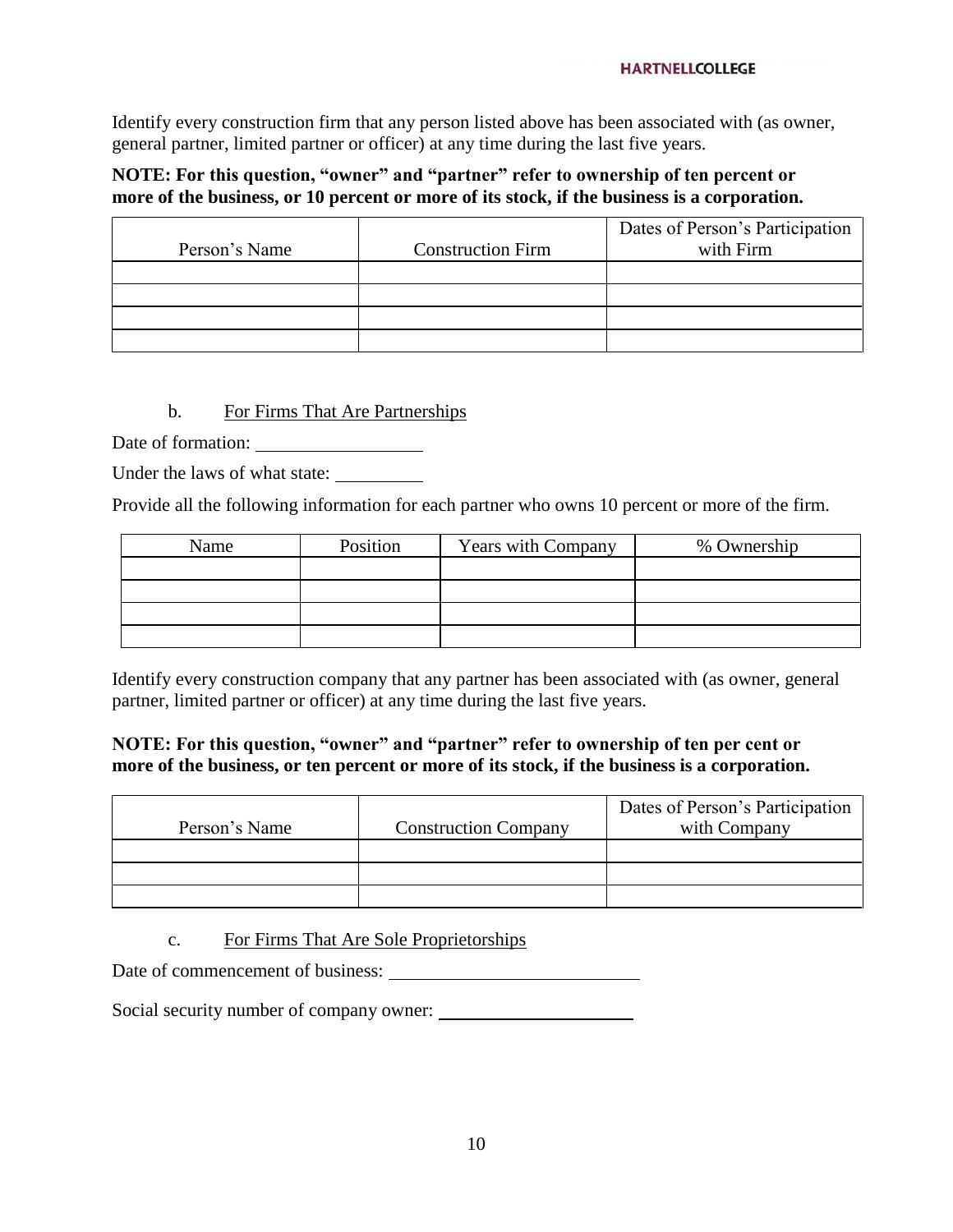#### **HARTNELLCOLLEGE**

Identify every construction firm that the business owner has been associated with (as owner, general partner, limited partner or officer) at any time during the last five years.

#### **NOTE: For this question, "owner" and "partner" refer to ownership of ten percent or more of the business, or ten percent or more of its stock, if the business is a corporation.**

| Person's Name | <b>Construction Company</b> | Dates of Person's Participation<br>with Company |
|---------------|-----------------------------|-------------------------------------------------|
|               |                             |                                                 |
|               |                             |                                                 |
|               |                             |                                                 |
|               |                             |                                                 |

#### d. For Firms That Are a Joint Venture

Date of commencement of joint venture:

Provide all of the following information for **each** firm that is a member of the joint venture:

| Name of firm | % Ownership of Joint Venture |
|--------------|------------------------------|
|              |                              |
|              |                              |
|              |                              |
|              |                              |

On a separate sheet, provide all other pertinent information required in Sections 8.4.a-c, above, for **each** corporation, partnership or sole-proprietorship that is a member of the joint venture.

5. State your gross revenues for each of the last three fiscal years:

Current year:

Previous year:

Year prior to previous year:

6. State the number of projects you have completed in each of the last three fiscal years:

| Current year: |  |
|---------------|--|
|---------------|--|

Previous year:

Year prior to previous year: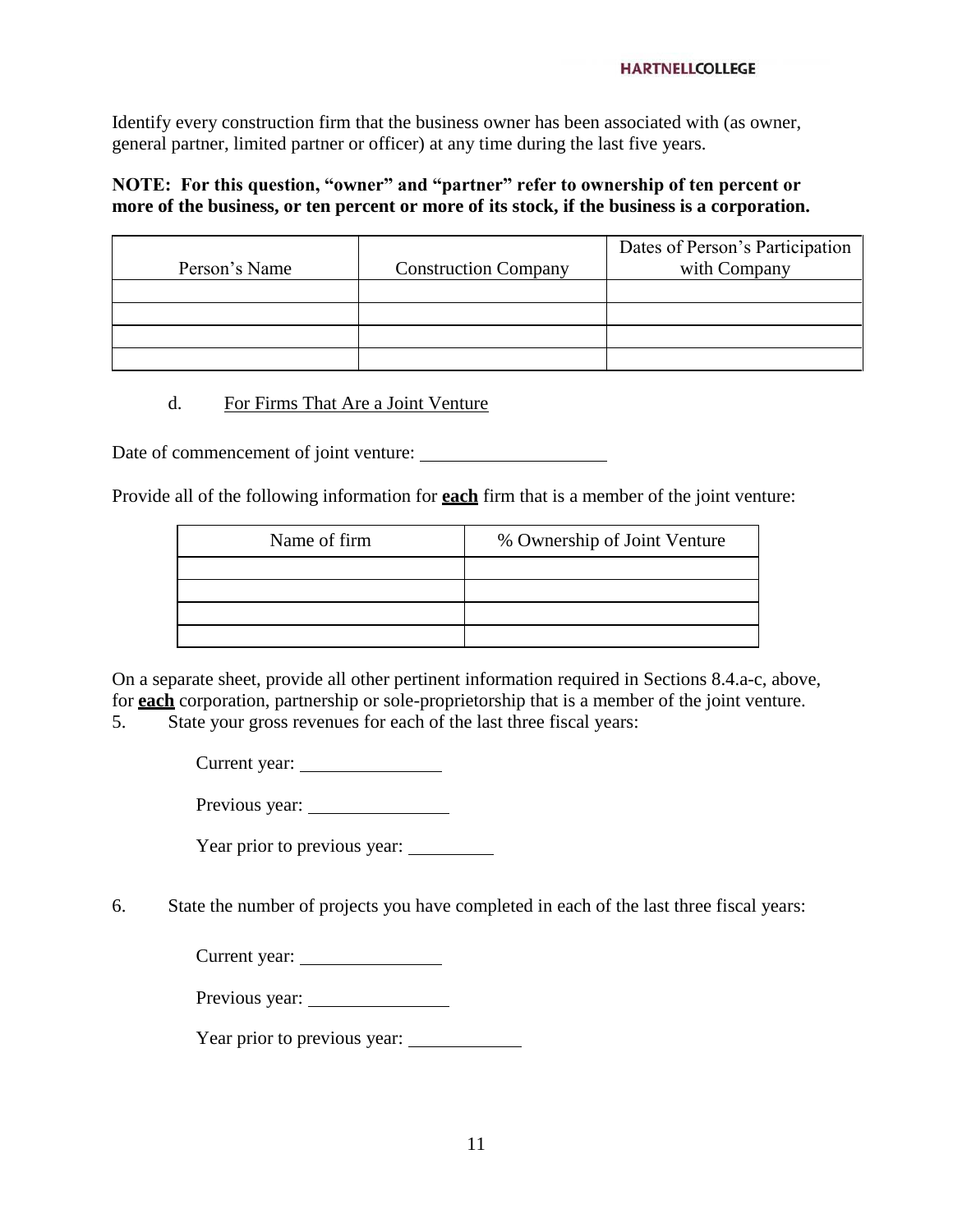7. Have you changed names or license numbers in the past five years?

| АS. | Nο |
|-----|----|
|-----|----|

If yes, explain on a separate signed page, including the reason for the change.

#### **C. Bonds and Insurance**

1. Name of bonding company/surety that will provide all bonds, including payment and performance bonds, for you on the Project:

Name of surety agent, address and telephone number

Please attach a notarized statement from an admitted surety insurer (approved by the California Department of Insurance and authorized to issue bonds in the State of California) which states your current bonding capacity.

2. List all other sureties (name and full address) that have written bonds for you during the last five years, including the dates during which each wrote the bonds:

| <b>NAME</b> | <b>FULL ADDRESS</b> |
|-------------|---------------------|
|             |                     |
|             |                     |
|             |                     |
|             |                     |
|             |                     |

3. For all insurance that will be provided for the Project (including CGL, auto, errors and omissions, and builder's risk), list the agent (including company name, address, telephone, and fax number) and insurance company that will provide the required insurance on this contract:

| <b>COMPANY NAME</b>       |                 |  |
|---------------------------|-----------------|--|
|                           |                 |  |
| PHONE : ( )               | $FAX: (\qquad)$ |  |
| <b>INSURANCE COMPANY:</b> |                 |  |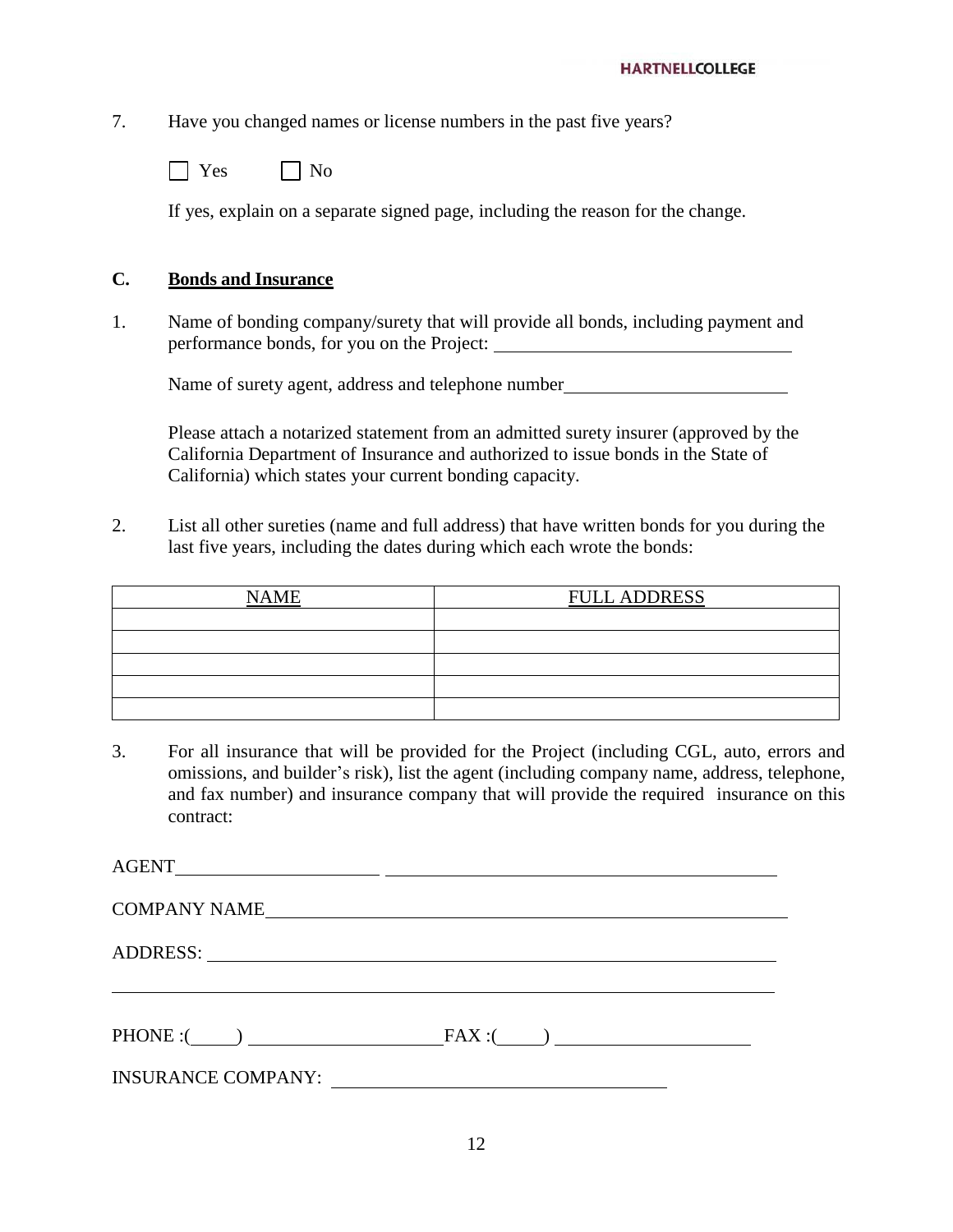#### **D. Financial Information**

- 1. Attach the most current audited year-end financial statement for you, which must have been prepared by a certified public accountant within twelve (12) months of submission of this statement of qualifications. Also, please provide the most current financial statement for you, which must have been prepared within three (3) months of submission of this statement of qualifications. These statements must ensure that you have the capacity to complete the Project.
- 2. Name of accounting firm and primary contact:

Address:

and the control of the control of the control of the control of the control of the control of the control of the

Telephone: <u>the contract of the contract of the contract of the contract of the contract of the contract of the contract of the contract of the contract of the contract of the contract of the contract of the contract of th</u>

How many years has this accounting firm prepared financial statements for you?

#### 3. Banking information:

| Line of Credit: |  |  |
|-----------------|--|--|
| Amount in Use:  |  |  |
|                 |  |  |
|                 |  |  |

(Attach extra sheets for additional banks/accounts)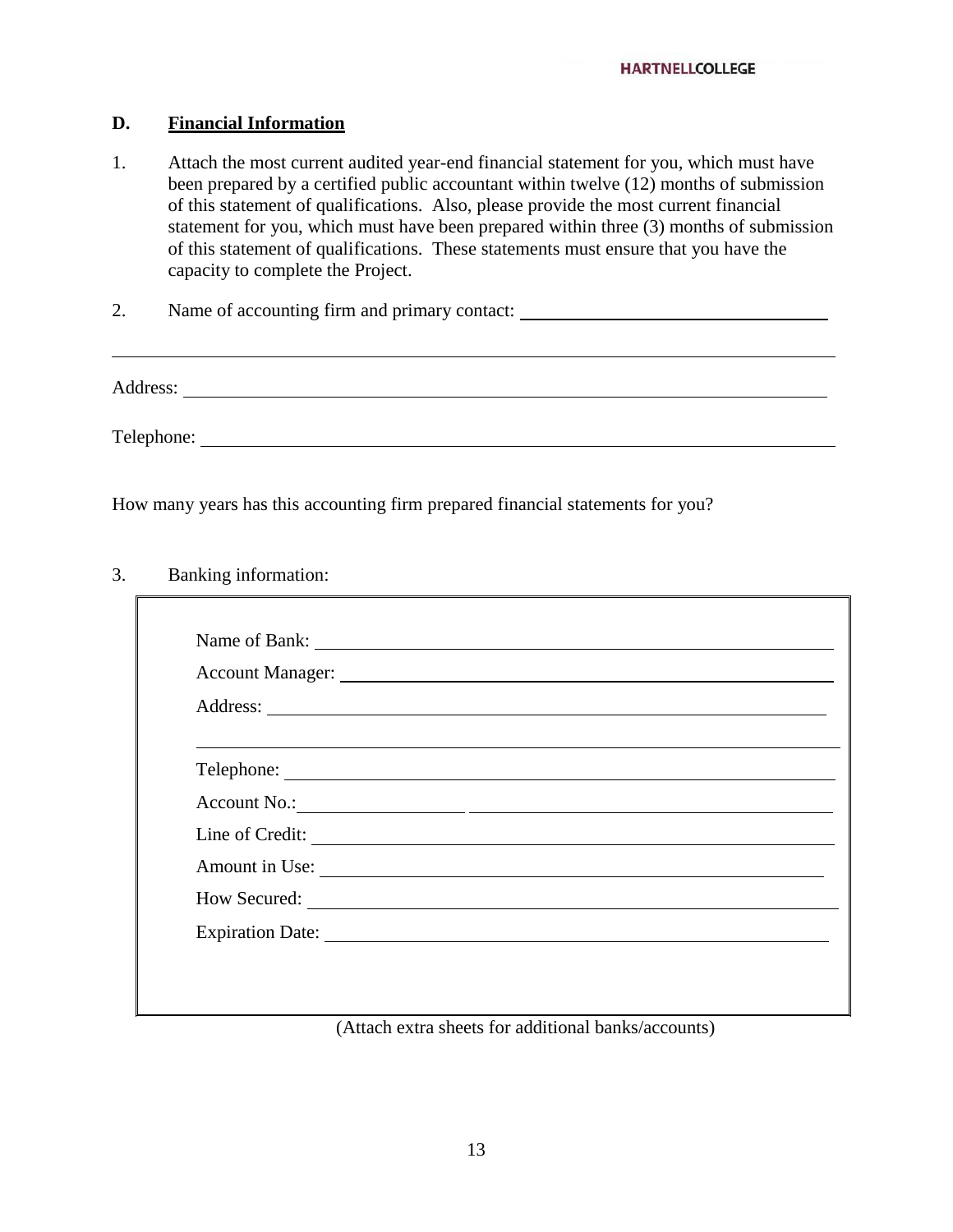#### **E. Licenses**

**1. List all California design professional and contractor licenses held by you, including license numbers, classifications, and expiration dates. If the license is held in the name of a corporation, partnership, or joint venture, also list the names of the qualifying individual(s) listed who meet(s) the experience and examination requirements for each license.**

| <b>License Type</b> | License<br><b>Number</b> | <b>Classification</b> | <b>Expiration</b> | Qualifying<br>Individual $(s)$ |
|---------------------|--------------------------|-----------------------|-------------------|--------------------------------|
|                     |                          |                       |                   |                                |
|                     |                          |                       |                   |                                |
|                     |                          |                       |                   |                                |
|                     |                          |                       |                   |                                |
|                     |                          |                       |                   |                                |
|                     |                          |                       |                   |                                |
|                     |                          |                       |                   |                                |
|                     |                          |                       |                   |                                |
|                     |                          |                       |                   |                                |

**2. List all California design professional and contractor licenses held by individuals or entities that you will be hiring as sub consultants or subcontractors for the Project, including license numbers, classifications, and expiration dates. If the license is held in the name of a corporation or partnership, also list the names of the qualifying individual(s) listed who meet(s) the experience and examination requirements for each license.**

| Consultant | License # | Exp. Date |
|------------|-----------|-----------|
|            |           |           |
|            |           |           |
|            |           |           |
|            |           |           |
|            |           |           |
|            |           |           |
|            |           |           |
|            |           |           |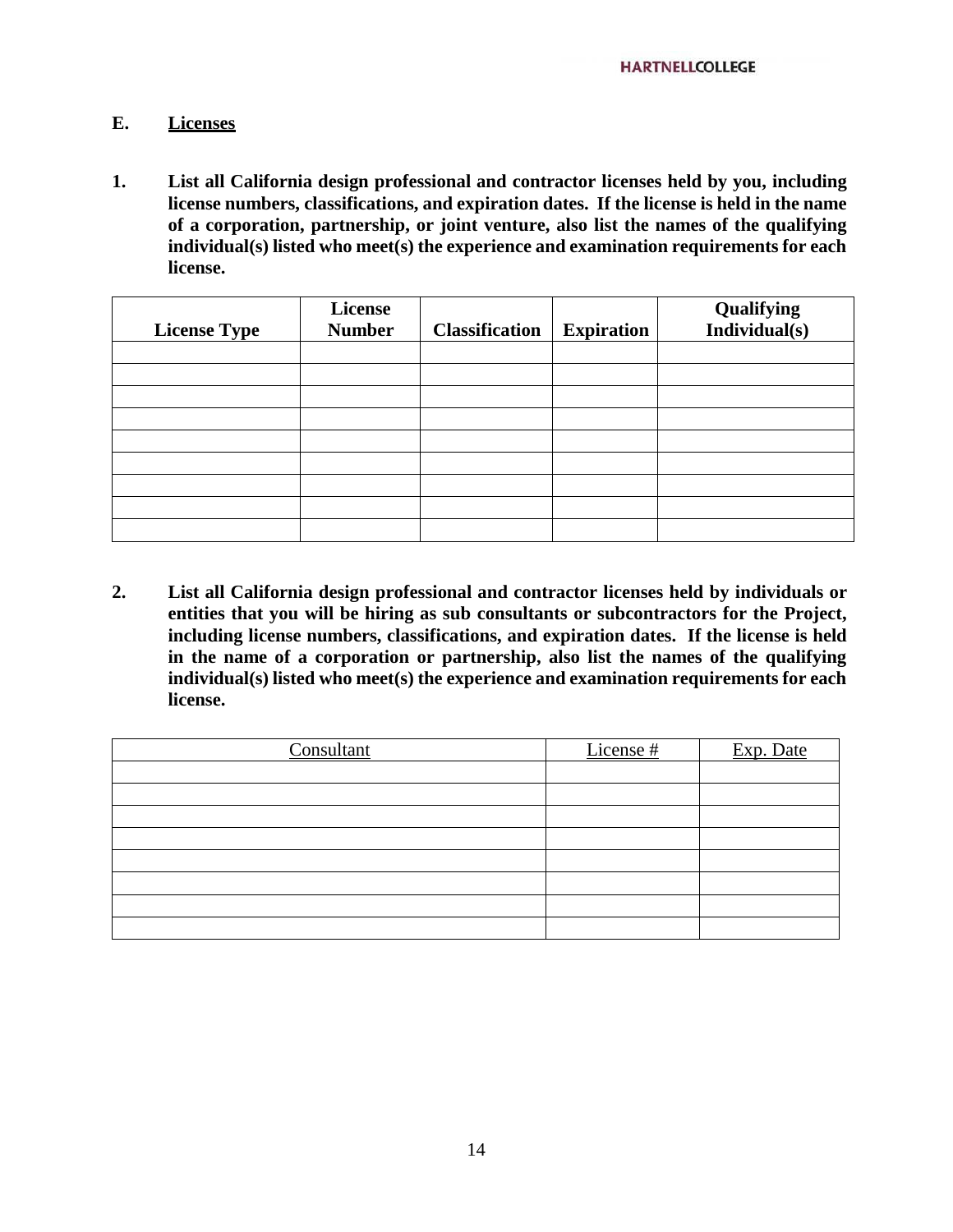3. Will you have every design professional, contractor, and license necessary to legally perform its duties and obligations for the Project, including design and construction?

| $\sim$<br>-- | n<br>N I |
|--------------|----------|
|              |          |

If "no," explain here or on a separate page.

4. Did you participate, or will you be retaining a consultant or contractor that participated, in the preparation of the Request for Qualifications or the Request for Bids or Proposals (including the criteria documents) for the Project?

 $\Box$  Yes  $\Box$  No

**NOTE: If the answer is "yes," then you will not be prequalified or short-listed for the Project.**

#### F. **Recent Projects Completed**

Please provide the information requested below about all of your current public works projects, public works projects completed in the last two years, and DSA-approved California public education projects (either K-12 or community college) completed in the last three years. Include all projects, whether using design-build, design-bid-build, lease-leaseback, or other delivery methods, and whether providing design or construction services. Names and references must be current and verifiable.

Use separate sheets of paper that contain all of the following information for each public works project:

Project Name:

Location: Owner: Owner Contact (name and current phone number): Architect Engineering Firm: Lead Architect or Engineer: Architect or Engineer Contact (name and current phone number): Contractor: Contractor Contact (name and current phone number): Construction Manager (name and current phone number):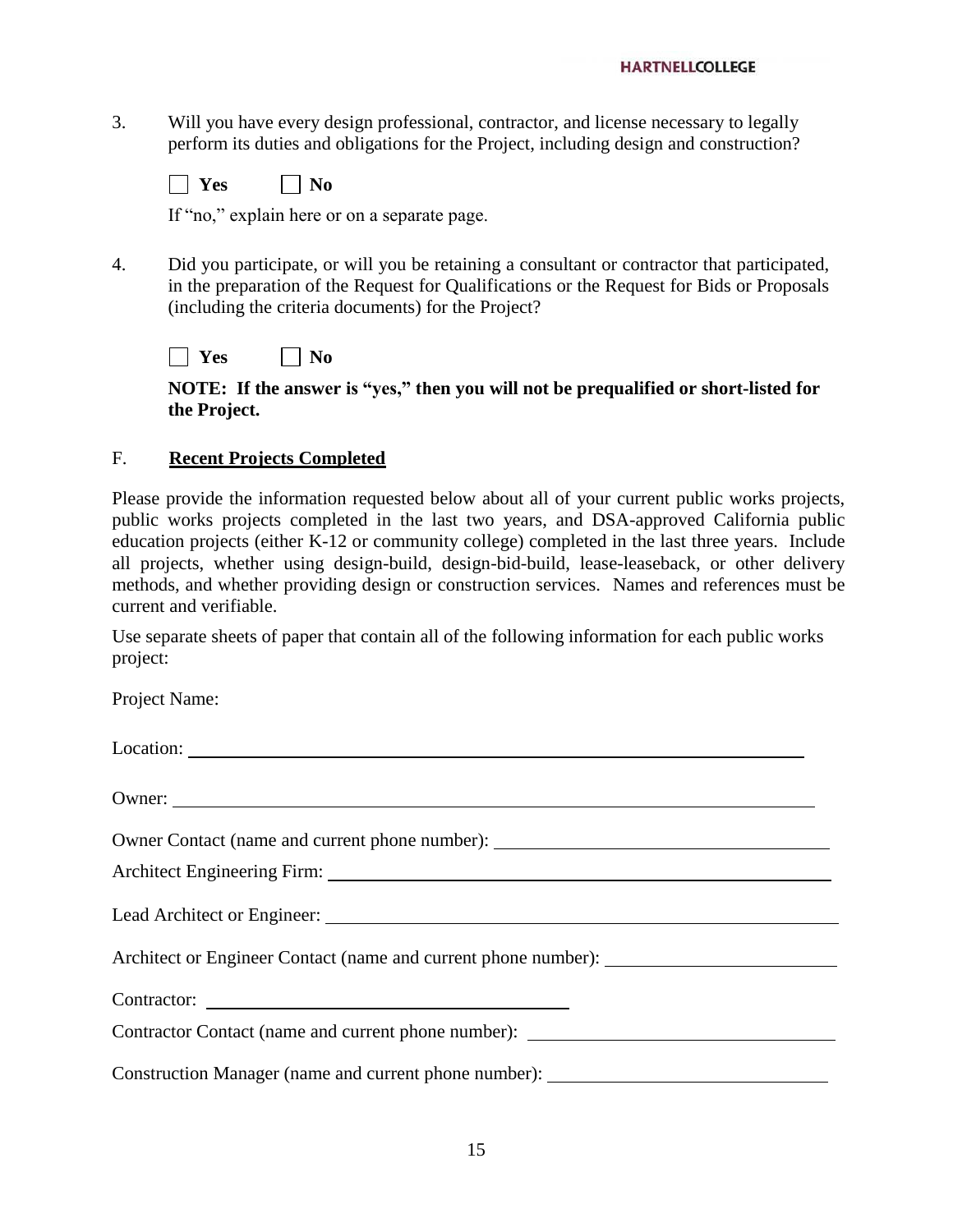#### **HARTNELLCOLLEGE**

Inspector of Record (name and current phone number): Description of Project, Scope of Work Performed Total Value of Construction (including change orders): Date Construction Commenced Original Contractual Completion Deadline: Adjusted Completion Deadline Based on Time Extensions Granted by Owner: Actual Date of Completion: Architect or Engineer: \_\_\_\_\_\_\_ General Contractor's Project Manager (lead contact in office): General Contractor's Superintendent (lead contact on project site):

#### **G. Apprenticeship Program Information**

- 1. Provide the name, address and telephone number of the apprenticeship program sponsor(s) (approved by the California Apprenticeship Council) from whom you intend to request the dispatch of apprentices to your company for the Project.
- 2. If you operate your own State-approved apprenticeship program:
	- (a) Identify the craft or crafts in which you provided apprenticeship training in the past year.
	- (b) State the year in which each such apprenticeship program was approved, and attach evidence of the most recent California Apprenticeship Council approval(s) of your apprenticeship program(s).
	- (c) State the number of individuals who were employed by you as apprentices at any time during the past three years in each apprenticeship and the number of persons who, during the past three years, completed apprenticeships in each craft while employed by you.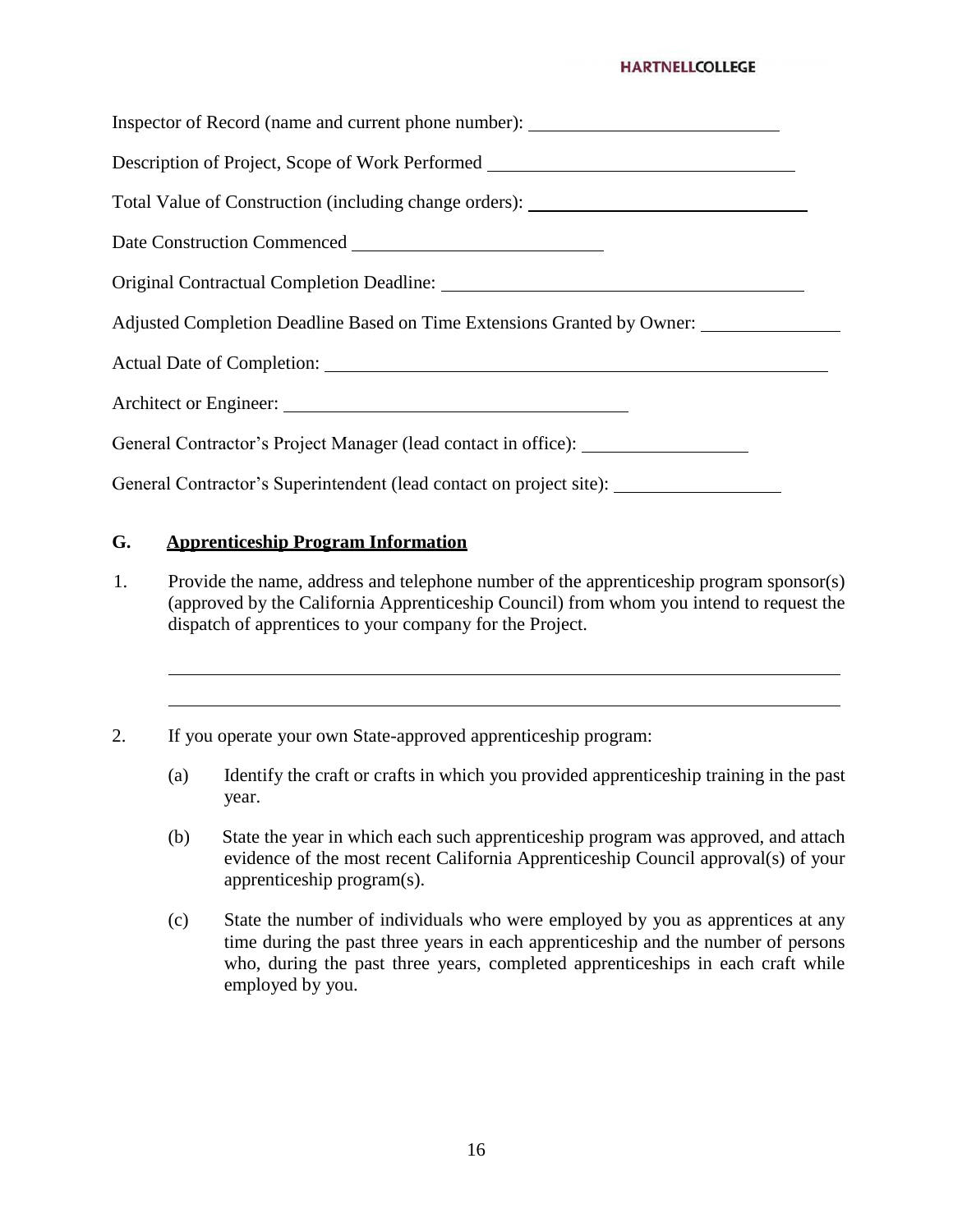#### **H. Design Qualifications**

1. Do you possess a valid and current California architectural or engineering license for the Project?

 $\Box$  **Yes**  $\Box$  **No** 

State the license number(s):

- 2. For what design specialties will you be hiring sub consultants?
- 3. Identify and describe all projects in the last 5 years that you have designed, which are similar to the Project (other than those listed in response to Section F, above).
- 4. Identify the proposed key personnel that will perform the design services necessary for the Project.

| <b>NAME</b> | <b>TITLE/POSITION</b> |
|-------------|-----------------------|
|             |                       |
|             |                       |
|             |                       |
|             |                       |
|             |                       |
|             |                       |

- 5. For each person identified in response to the previous question, list evidence that he/she (a) has completed, or has demonstrated the experience, competency, capability, and capacity to complete, projects of similar size, scope, and complexity as the Project; and (b) has sufficient experience and training to competently manage and complete the construction of the Project.
- 6. Has your license, or any credential or registration, ever been revoked or suspended at any time in the last five years, even if later reinstated retroactively?

| $\sim$<br>۰,<br>. . | - |
|---------------------|---|
|---------------------|---|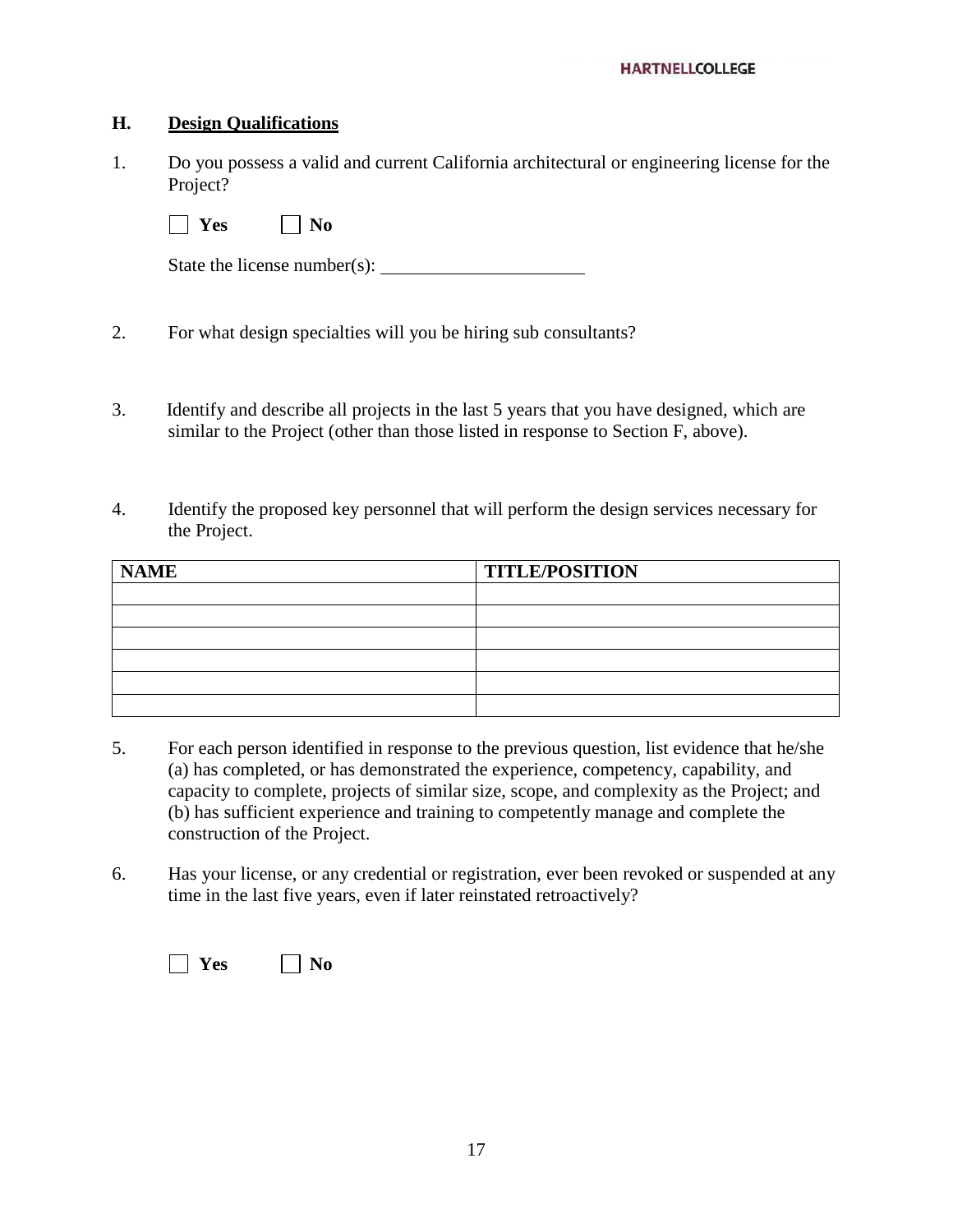#### **I. Construction Qualifications**

1. Do you possess a valid and current Class California contractor's license, which is required for the Project?

 $\Box$  **Yes**  $\Box$  **No** 

If yes, identify the holder of the license and the license number.

- 2. For what construction specialties will you be hiring subcontractors?
- 3. Identify and describe all projects in the last 5 years that you have constructed that are similar to the Project (other than those listed in response to Section F, above).

4. Identify the proposed key personnel that will perform the construction services necessary for the Project.

| <b>NAME of KEY Personnel</b> | <b>TITLE/POSITION</b> |
|------------------------------|-----------------------|
|                              |                       |
|                              |                       |
|                              |                       |
|                              |                       |
|                              |                       |
|                              |                       |

- 5. For each person identified in response to the previous question, list evidence that he/she (a) has completed, or has demonstrated the experience, competency, capability, and capacity to complete, projects of similar size, scope, and complexity as the Project; and (b) has sufficient experience and training to competently manage and complete the construction of the Project.
- 6. Do you have a liability insurance policy with a policy limit of at least \$3,000,000 per occurrence and \$5,000,000 aggregate?

| $\sim$ | n  |
|--------|----|
| ٠,     | м. |
|        |    |

7. Do you have current workers' compensation insurance policy as required by the Labor Code or are you legally self-insured pursuant to Labor Code section 3700 et seq.?

| c<br> | n |
|-------|---|
|-------|---|

Contractor is exempt from this requirement, because it has no employees.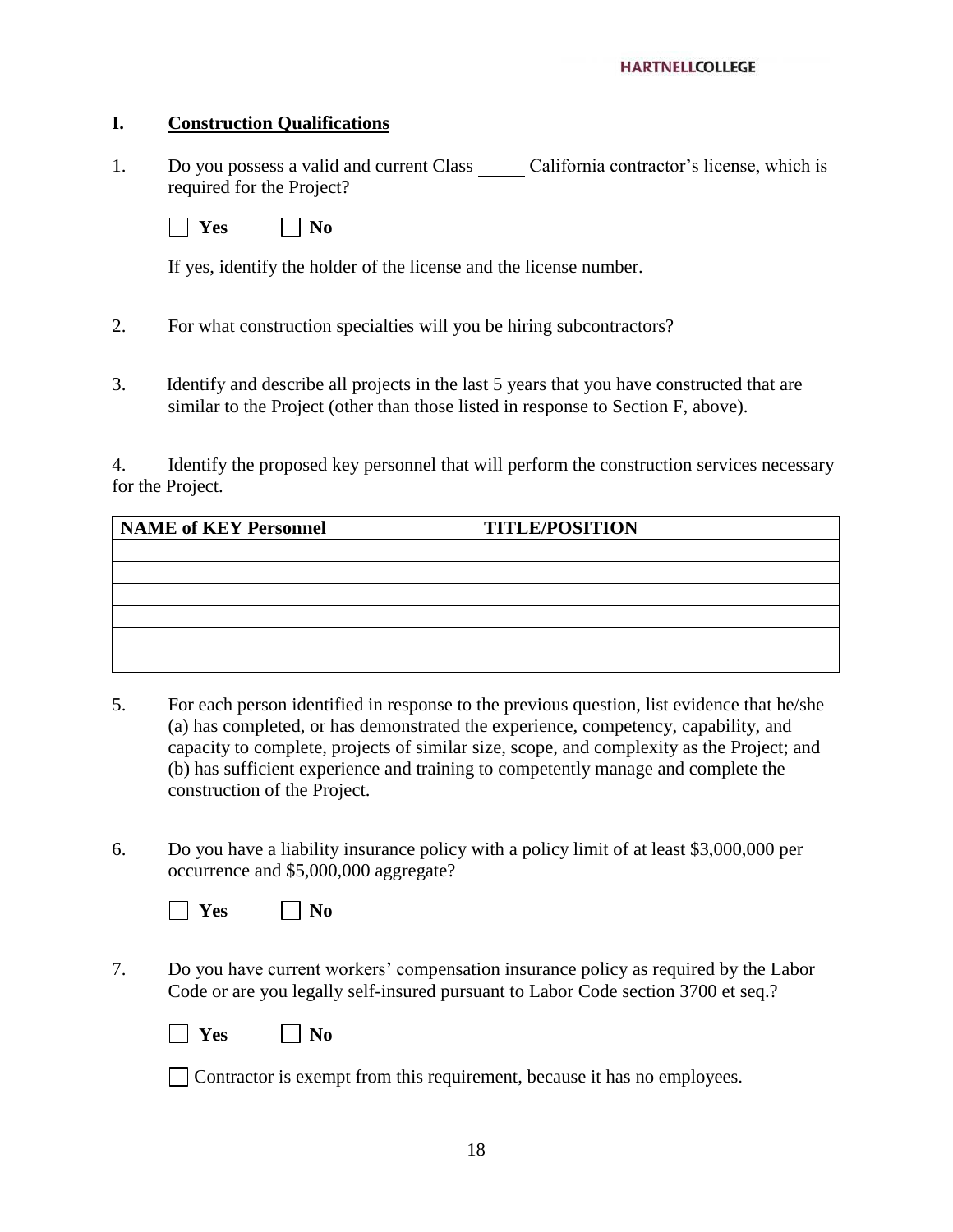8. Have you completed at least two California public education (either K-12 or community college) construction projects, subject to DSA approval?

| РS | No |
|----|----|
|----|----|

9. Are you currently registered with the Department of Industrial Relations and qualified to submit a bid or proposal and to otherwise perform work on a public project pursuant to Section 1725.5 of the Labor Code?

| $\vert$ Yes | $\vert$   No | Provide PWC# |
|-------------|--------------|--------------|
|             |              |              |

10. Has your contractor's license, or any credential or registration, ever been revoked or suspended at any time in the last five years, even if later reinstated retroactively?

| C<br>н. | n<br>- |
|---------|--------|
|---------|--------|

11. At the time of submitting this form, are you ineligible to bid on or be awarded a public works contract, or perform as a subcontractor on a public works contract, pursuant to either Labor Code section 1777.1 or Labor Code section 1777.7?

| ה | NA |
|---|----|
| ж |    |

If yes, state the beginning and ending dates of your ineligibility to bid on or be awarded a public works contract, or perform as a subcontractor on a public works contract:

12. Are you currently the debtor in a bankruptcy or receivership case?

| ገር<br>٠, | n<br>N I |
|----------|----------|
|----------|----------|

If yes, please attach a copy of the bankruptcy petition, showing the case number, and the date on which the petition was filed.

13. Has a surety firm completed a contract on your behalf, or paid for completion of a contract because the project owner terminated you within the last five (5) years?

| ~<br>. .<br>$\sim$ | _______ |
|--------------------|---------|
|--------------------|---------|

14. Have you, or any of your owners, officers, partners, or members, ever been found liable in a civil suit, or found guilty in a criminal action, for making any false claim or material misrepresentation to any public agency or entity?

|--|--|

**Yes No**

If yes, explain on a separate signed page, including identifying who was involved, the name of the public agency, the date of the investigation and the grounds for the finding.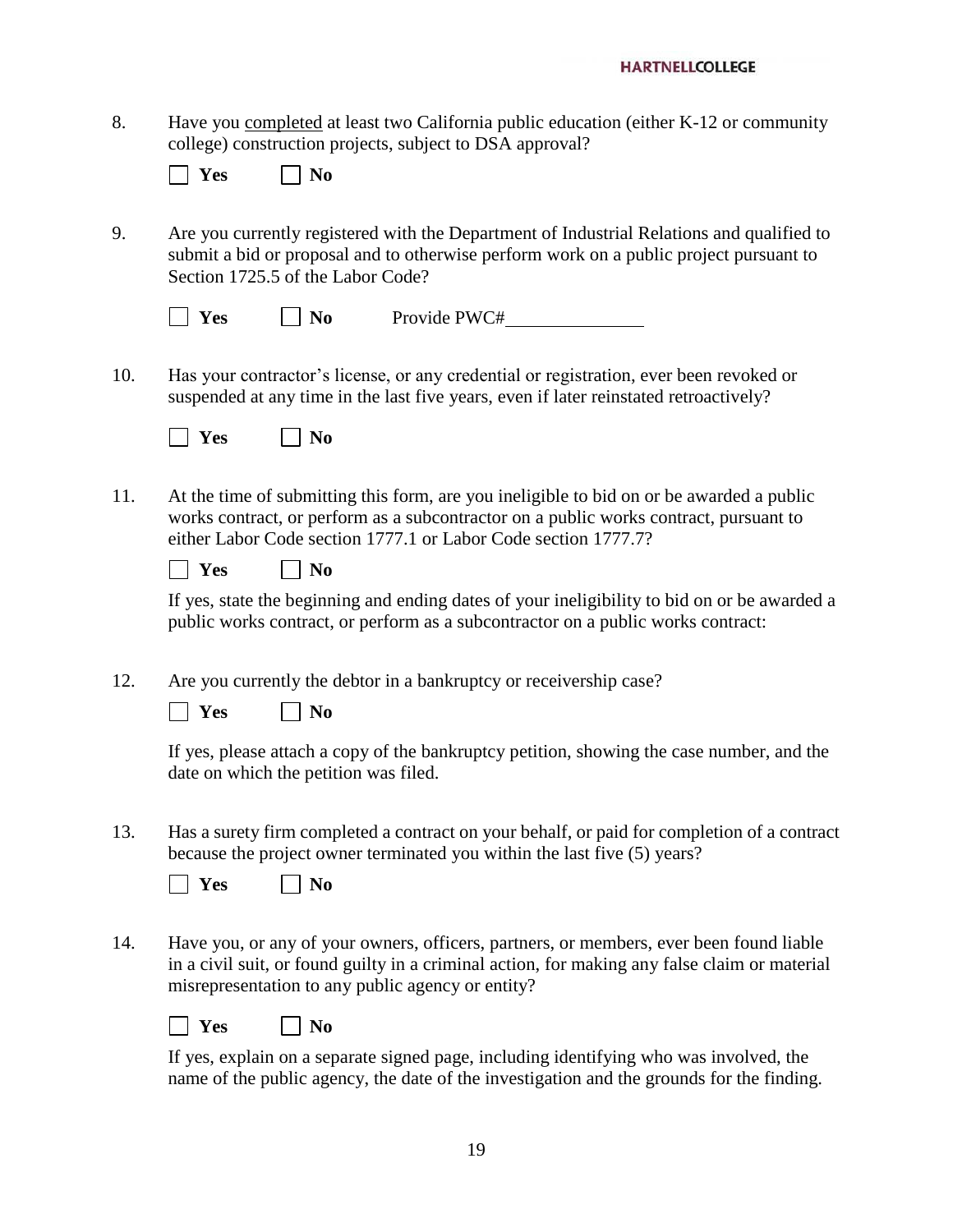15. Have you or any of your owners, officers, partners, or members ever been convicted of a crime involving any federal, state, or local law related to design or construction?

| -<br>- 1 |  |
|----------|--|
|----------|--|

- 16. Have you or any of your owners, officers, partners, or members ever been convicted of a federal or state crime of fraud, theft, or any act of dishonesty?
	- | | **Yes** | | **No**

If yes, identify on a separate signed page the person or persons convicted, the court (the county if a state court, the district or location of the federal court), the year and the criminal conduct.

#### **J. Financial History & Licensing**

1. Were you in bankruptcy or receivership any time during the last five years?

**No** 

If yes, please attach a copy of the bankruptcy petition, showing the case number and the date on which the petition was filed, and a copy of the Bankruptcy Court's discharge order, or of any other document that ended the case, if no discharge order was issued.

2. Has any license held by you, or held by its Responsible Managing Employee (RME) or Responsible Managing Officer (RMO), been suspended within the last five years?

| -<br>., | n |
|---------|---|
|---------|---|

#### **K. Disputes**

1. At any time in the last five years, have liquidated damages been assessed or levied against you under a construction contract with either a public or a private owner?

**No No** 

If yes, explain on a separate signed page, identifying all such projects by owner, owner's address, the date of completion of the project, amount of liquidated damages assessed or levied by the owner, amount of liquidated damages paid or credited by you to the owner, and all other information necessary to fully explain the assessment or levy of liquidated damages.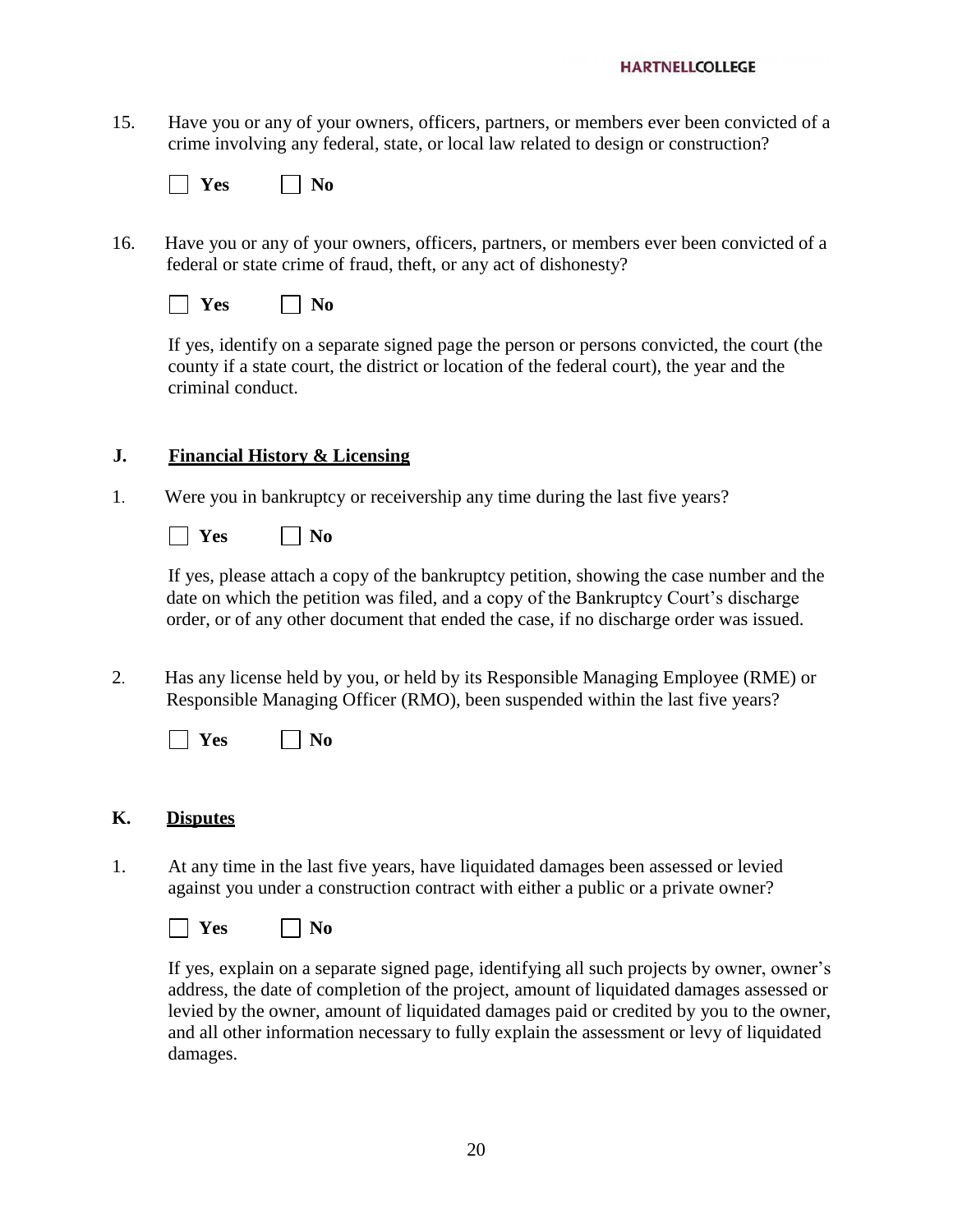2. In the last five years have you, or any firm with which any of your company's owners, officers, partners, or members was associated, been debarred, disqualified, removed or otherwise prevented from bidding on, or completing, any government agency or public works project for any reason?

**NOTE: "Associated" refers to another construction firm in which an owner, partner or officer of your firm held a similar position, and which is listed in response to question 4 on Part I of this form.**

| ĸ<br>∽ | NA |
|--------|----|
|--------|----|

If yes, explain on a separate signed page. State whether the firm involved was the firm applying for prequalification here or another firm. Identify by name of the company, the name of the person within your firm who was associated with that company, the year of the event, the owner of the project, the project and the basis for the action.

3. In the last five years, have you been denied an award of a public works contract based on a finding by a public agency that you were not a responsible bidder?

 $\Box$  **Yes**  $\Box$  **No** 

If yes, explain on a separate page. Identify the year of the event, the owner, the project and the basis for the finding by the public agency.

**NOTE: The following two questions refer only to disputes between you and the owner of a project. You need not include information about disputes between you and a supplier, another contractor, or subcontractor. You need not include information about "passthrough" disputes in which the actual dispute is between a sub-contractor and a project owner. In addition, you may omit reference to all disputes about amounts of less than \$50,000.**

4. In the past five years, has any claim by a project owner (including a complaint) against you concerning your design or construction work on a project been filed in court or been the subject of arbitration?



If yes, on separate signed sheets of paper identify the claim(s) by providing the project name, date of the claim, name of the claimant, a brief description of the nature and amount of the claim (including a breakdown of the major elements of the claim), the court in which the case was filed, and a brief description of the status of the claim (pending or, if resolved, a brief description of the resolution).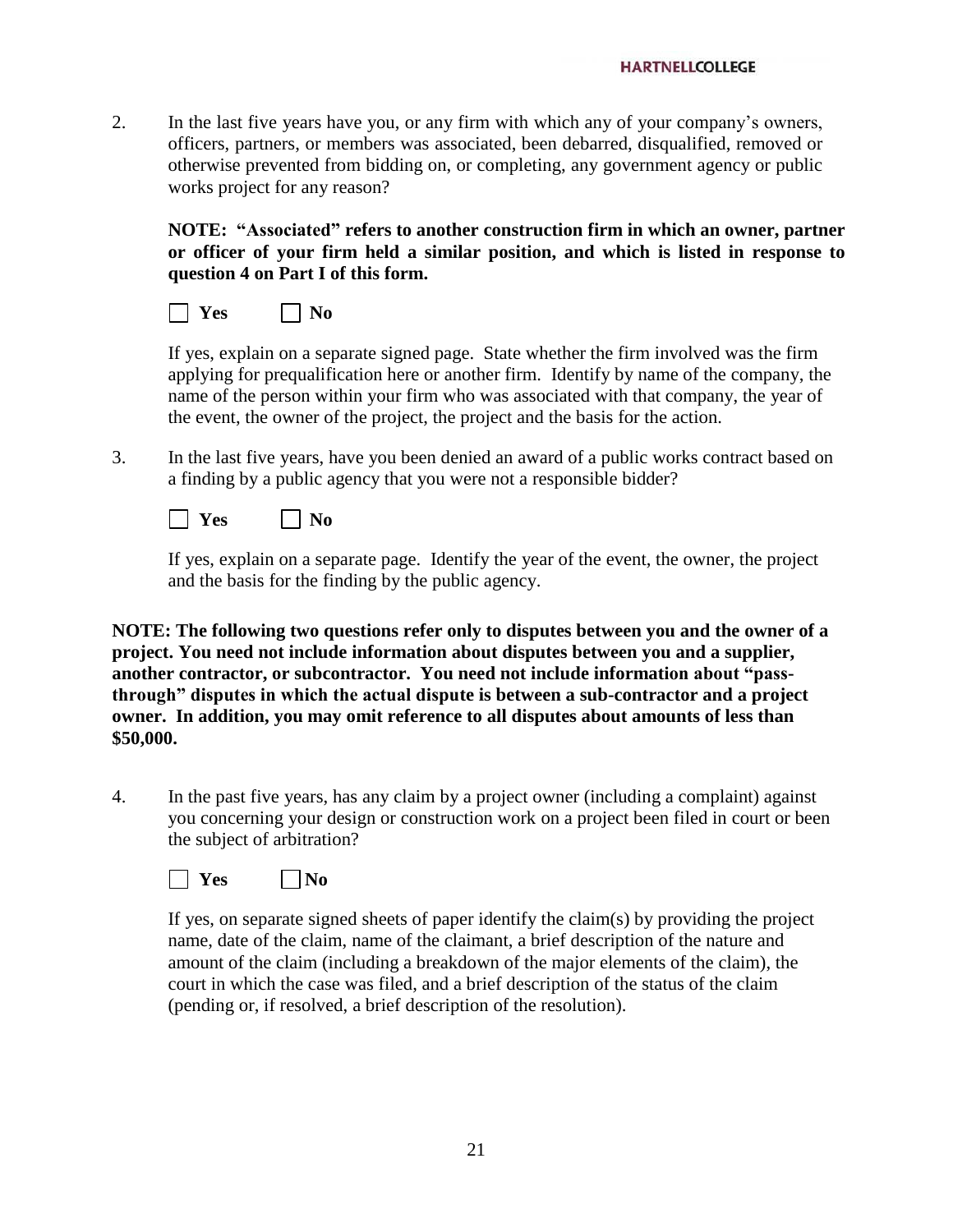5. In the past five years, have you filed any claim (including a complaint) in court or arbitration against a project owner concerning work on a project or payment for a contract?

 $\Box$  Yes  $\Box$  No

If yes, on separate signed sheets of paper identify the claim by providing the project name, date of the claim, name of the entity (or entities) against whom the claim was filed, a brief description of the nature and amount of the claim (including a breakdown of the major elements of the claim), the court in which the case was filed and a brief description of the status of the claim (pending, or if resolved, a brief description of the resolution).

6. Have you had a contract for a public work of improvement in the last five years that was terminated for cause by a public entity, or terminated in whole or in part with or without your consent? **Note: You need not answer "yes" if the public entity terminated the contract for convenience.**



If the answer is "Yes," for each such contract attach a separate sheet identifying the owner, your bonding company, and the original contract value, the value of the work terminated and a brief explanation of the circumstances leading to the termination.

7. At any time during the past five years, has any surety company made any payments on your behalf to satisfy any claims made against a performance or payment bond issued on your behalf, in connection with a construction project, either public or private?

 $\Box$  Yes  $\Box$  No

If "yes," explain on a separate signed page the amount of each such claim, the name and telephone number of the claimant, the date of the claim, the grounds for the claim, the present status of the claim, the date of resolution of such claim if resolved, the method by which such was resolved if resolved, the nature of the resolution and the amount, if any, at which the claim was resolved.

8. In the last three years have you held a public works contract on which more than three (3) stop payment notices were served against your firm?



If "yes," explain on a separate signed page.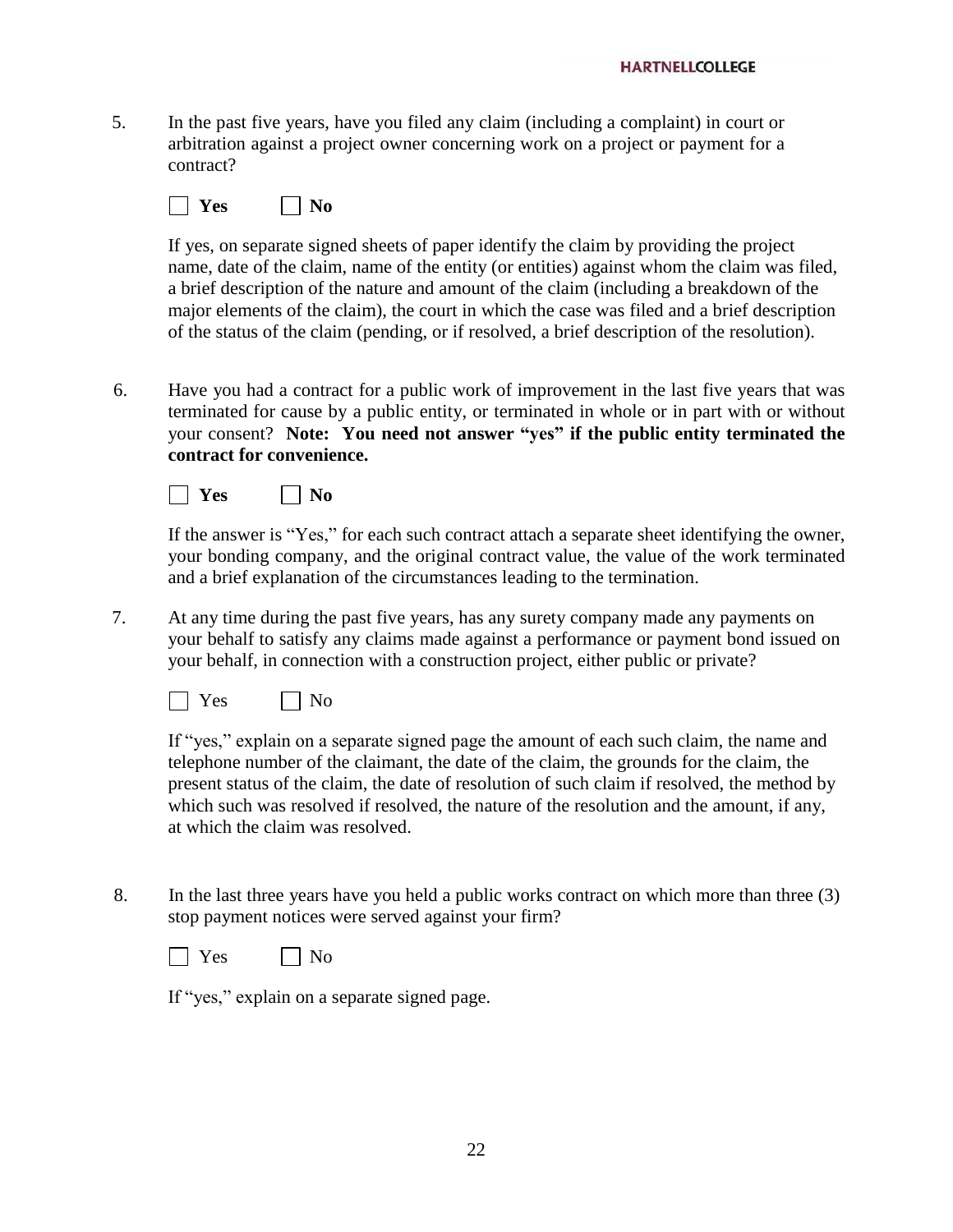9. In the last 3 years have you had any Stop Payment Notice result in a claim against your Payment Bond?

 $\Box$  Yes  $\Box$  No

If "yes," explain on a separate signed page.

#### **L. Insurance and Bonding**

1. In the last five years, has any insurance carrier, for any form of insurance, refused to renew the insurance policy for you?

| $\sim$<br>ъ, | n<br>м. |
|--------------|---------|
|--------------|---------|

|  | If yes, how many instances? |  |
|--|-----------------------------|--|
|  |                             |  |

2. If you were required to pay a premium of more than one percent for a performance and payment bond on any project(s) on which you worked at any time during the last five years, state the percentage that you were required to pay, identify the project, identify the owner, and identify the dates of the project. You may provide an explanation for a percentage rate higher than one percent, if you wish to do so.

| % |
|---|
|   |

3. During the last five years, have you ever been denied bond coverage by a surety company, or has there ever been a period of time when you had no surety bond in place during a public construction project when one was required?

 $\Box$  **Yes**  $\Box$  **No** 

If yes, provide details on a separate signed sheet indicating the date when you were denied coverage and the name of the company or companies that denied coverage; and the period during which you had no surety bond in place.

#### **M. Compliance with Law, Worker's Compensation, and Safety Record**

1. Has CAL OSHA cited and assessed penalties against you for any "serious," "willful" or "repeat" violations of its safety or health regulations in the past five years?

**Note: If you have filed an appeal of a citation and the Occupational Safety and Health Appeals Board has not yet ruled on your appeal, you need not include information about it.**

| ገጣ<br>r. | NΛ |
|----------|----|
|----------|----|

If yes, attach a separate signed page describing each citation.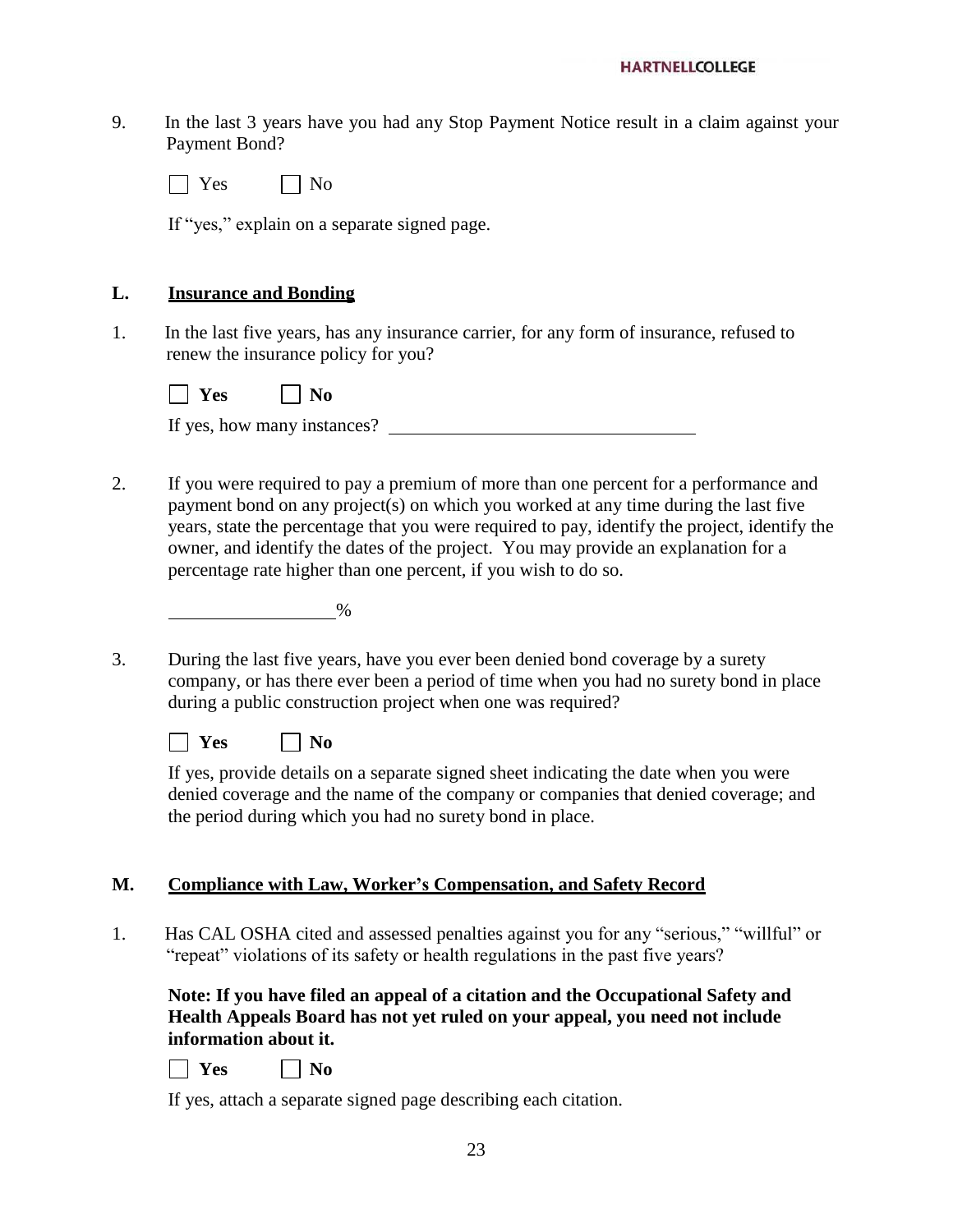2. Has the federal Occupational Safety and Health Administration cited and assessed penalties against you in the past five years?

**Note: If you have filed an appeal of a citation and the appropriate appeals Board has not yet ruled on your appeal, you need not include information about it.**

|--|--|

If yes, attach a separate signed page describing each citation.

3. Has the EPA or any Air Quality Management District or any Regional Water Quality Control Board cited and assessed penalties against either you or the owner of a project on which you were the contractor, in the past five years?

**NOTE: If you have filed an appeal of a citation and the Appeals Board has not yet ruled on your appeal, or if there is a court appeal pending, you need not include information about the citation.**

 $\Box$  Yes  $\Box$  No

If yes, attach a separate signed page describing each citation.

4. How often do you require documented safety meetings to be held for construction employees and field supervisors during the course of a project?

Describe your worker safety program:

5. List your Experience Modification Rate (EMR) (California workers' compensation insurance) for each of the past three premium years:

**NOTE: An Experience Modification Rate is issued to you annually by your workers' compensation insurance carrier.**

Current year:

Previous year:

Year prior to previous year:

If your EMR for any of these three years is or was 1.00 or higher, you may, if you wish, attach a letter of explanation.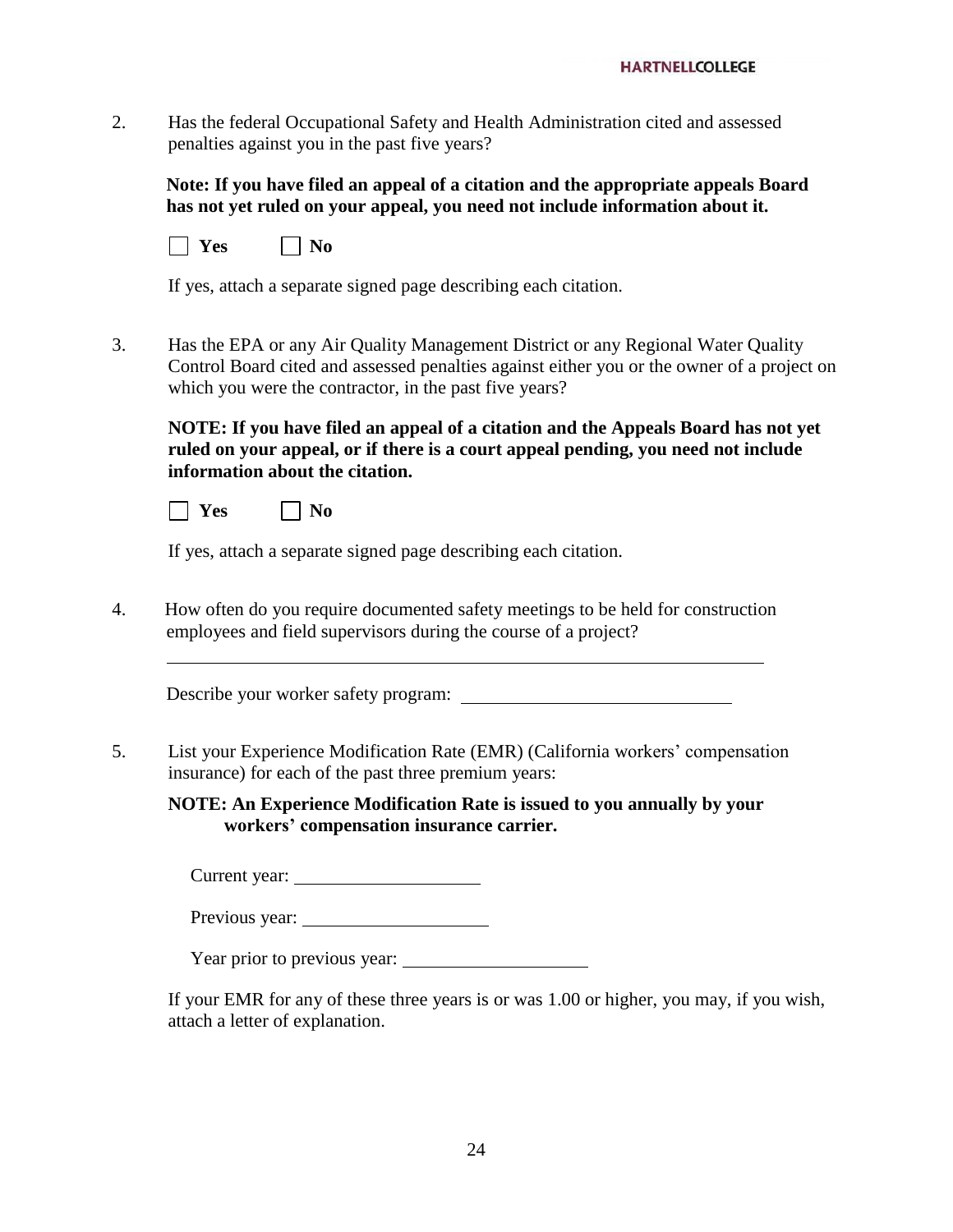6. Within the last five years, has there ever been a period when you had employees but were without workers' compensation insurance or state-approved self-insurance?

| $\sim$<br>--<br>$\overline{\phantom{a}}$ |  |
|------------------------------------------|--|
|------------------------------------------|--|

7. State your average total recordable injury or illness rate and average lost work rate for the most recent three-year period:

#### **N. Prevailing Wage and Apprenticeship Compliance Record**

1. Has there been any occasion during the last five years on which you were required to pay either back wages or penalties for your failure to comply with the **state's** prevailing wage laws?

| ъa | ſ  |
|----|----|
| ĸç | л, |
|    | −  |

#### **NOTE: This question refers only to your own violation of prevailing wage laws, not to violations of the prevailing wage laws by a subcontractor.**

If yes, attach a separate signed page or pages, describing the nature of each violation, identifying the name of the project, the date of its completion, the public agency for which it was constructed; the number of employees who were initially underpaid and the amount of back wages and penalties that you were required to pay.

2. During the last five years, has there been any occasion on which you have been penalized or required to pay back wages for failure to comply with the **federal** Davis-Bacon prevailing wage requirements?



If yes, attach a separate signed page or pages describing the nature of the violation, identifying the name of the project, the date of its completion, the public agency for which it was constructed; the number of employees who were initially underpaid, the amount of back wages you were required to pay along with the amount of any penalty paid.

3. Other than as already described in response to any question above, have any other labor or environmental charges or penalties been assessed or levied against, or paid by, you or the owner of a project on which you were the contractor in the past five years?

| $\sim$<br>- -<br>$\sim$ | - |
|-------------------------|---|
|-------------------------|---|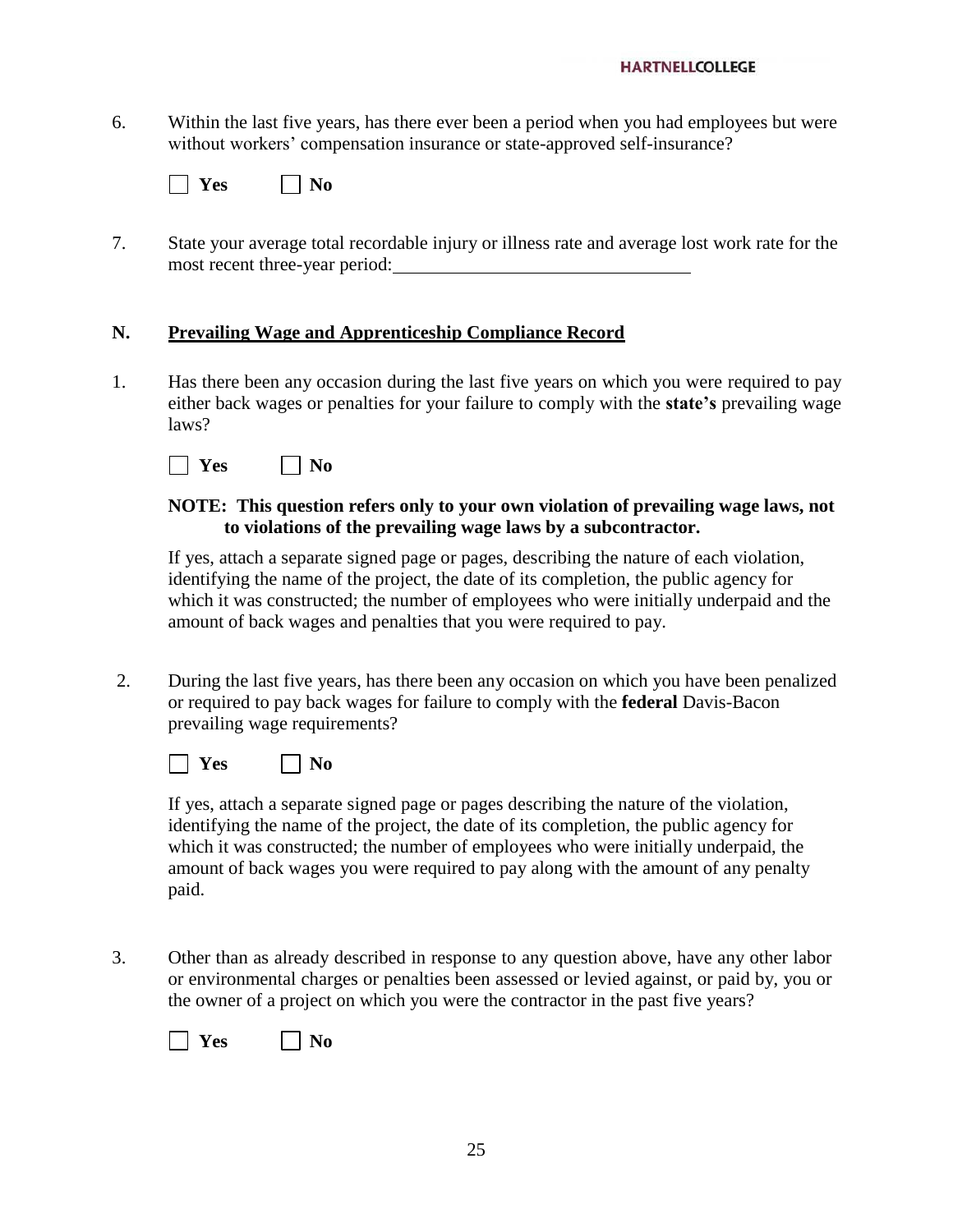4. At any time during the last five years, have you been found to have violated any provision of California apprenticeship laws or regulations, or the laws pertaining to use of apprentices on public works?

**No Yes No** 

If "yes," provide the date(s) of such findings, and attach copies of the Department's final decision(s).

If yes, attach a separate signed page or pages describing the nature of the violation, identifying the name of the project, the date of its completion, and the public agency for which it was constructed.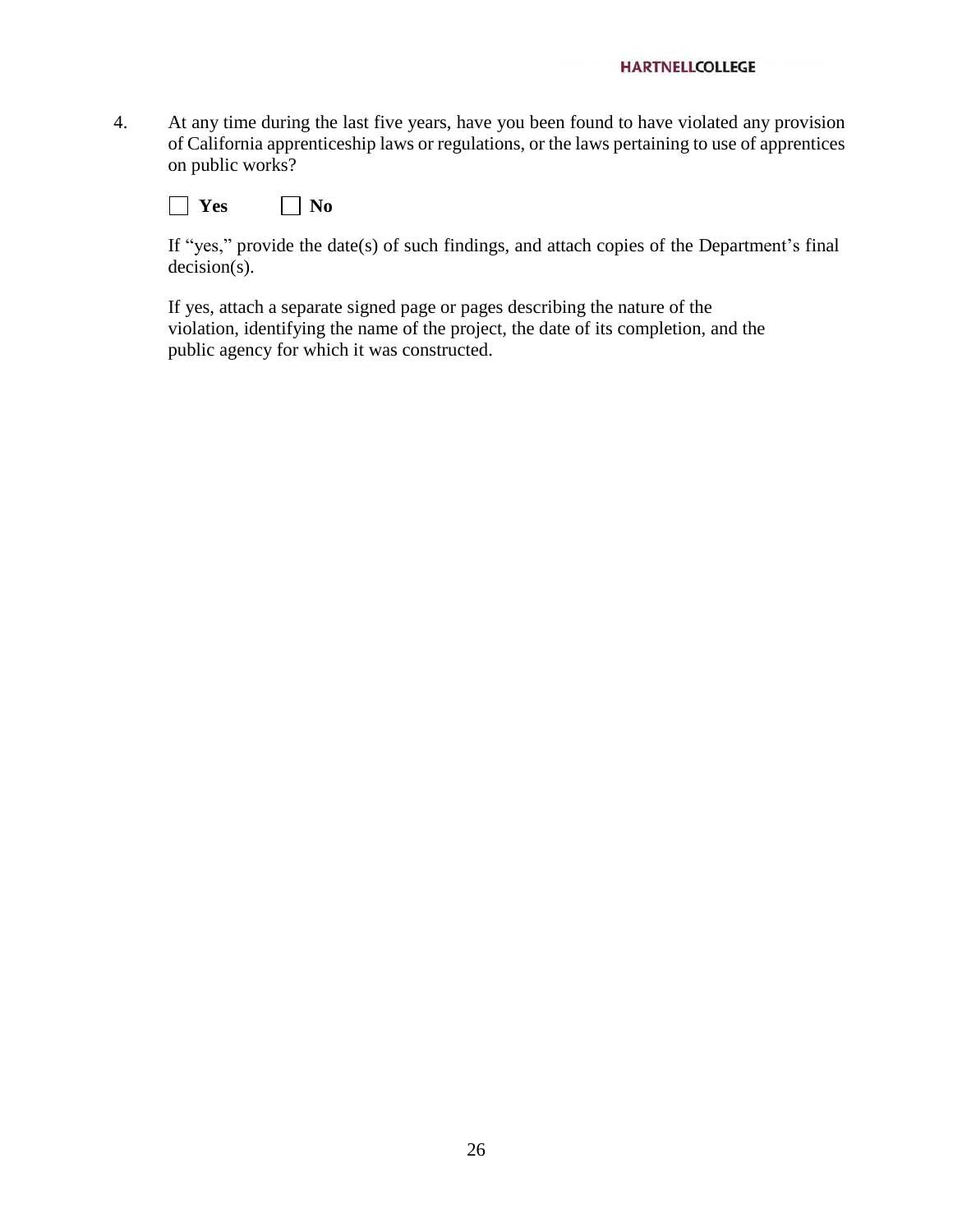## **CERTIFICATION**

Statements of Qualifications submitted by a corporation must be signed by (1) the chairperson of the board, president or any vice president, and then (2) the secretary, assistant secretary, the chief financial officer or assistant treasurer. All persons signing must be authorized to bind the corporation in the matter. The name and title of each person signing and the legal name of the corporation (including the state of incorporation) shall also be typed or printed below the signature. Satisfactory evidence of the authority of each officer signing on behalf of a corporation shall be furnished.

Statements of Qualifications submitted by a partnership must furnish the full name of all partners and must be signed in the partnership name by a general partner with authority to bind the partnership in such matters. The name and title of the person signing and the name of the partnership shall also be typed or printed below the signature.

Statements of Qualifications submitted by a joint venture must furnish the full name of all members of the joint venture and must be signed by a representative of each member who has authority to bind the member in such matters. The name and title of the person signing and the name of the member shall also be typed or printed below the signature.

#### **Each person signing below makes the following representations under penalty of perjury:**

The submitter of the foregoing answers to the questionnaire has read the same and the matters stated therein are true of his or her own personal knowledge. This information is provided for the purpose of qualifying to submit a bid or proposal for the Project, and any individual, company or other agency named herein is hereby authorized to supply the District with any information necessary to verify the prospective bidder's or proposer's statements. By signing below, the submitter and the design-build entity hereby, grant permission to the District to contact any or all of the above listed persons or entities to confirm facts or otherwise investigate the above facts and issues.

The submitter understands that any statement, which is proven false, shall be grounds for immediate disqualification from proposing on the Project. The submitter whose signature appears below represents and warrants that he or she has authority to bind the named contractor.

I, the undersigned, certify and declare that I have read all the foregoing answers and information in this Statements of Qualifications and know their contents. The matters stated in the Statements of Qualifications are true of my own knowledge and belief, except as to those matters stated on information and belief, and as to those matters, I believe them to be true. I declare under penalty of perjury under the laws of the State of California, that the foregoing is correct.